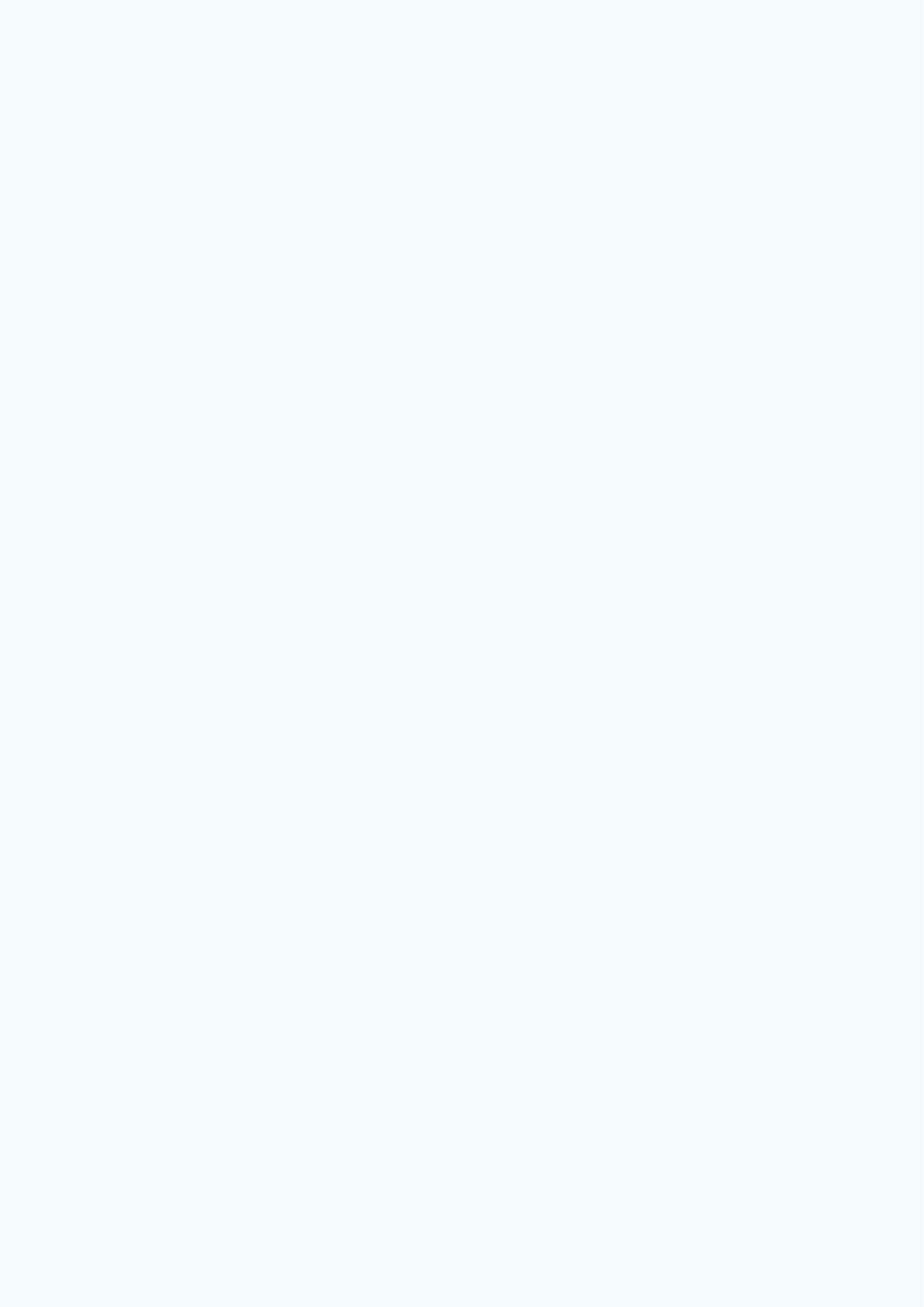## **Contents**

| The Board of Management and School Finance                                                           | $\overline{2}$ |
|------------------------------------------------------------------------------------------------------|----------------|
| The Board of Management, the School Principal and Finance                                            | $\overline{4}$ |
| The Board of Management Finance Sub-Committee                                                        | 6              |
| Finance Sub Committee Financial Reports Checklist                                                    | 9              |
| Recommended Financial Reports for Finance Sub-Committee Meetings<br>and Board of Management Meetings | 10             |
| 1. Balances on all Bank Accounts                                                                     | 12             |
| 2. Bank Reconciliation                                                                               | 13             |
| 3. Income and Expenditure Statement                                                                  | 14             |
| 4. Balance Sheet                                                                                     | 17             |
| 5. Accruals Report                                                                                   | 18             |
| 6. Capital Income and Expenditure accounts                                                           | 18             |
| Grants Payable to Non-Fee Paying Voluntary Secondary Schools 2016 - 2017                             | 19             |
| <b>Online Claims System Guidelines</b>                                                               | 22             |
| Revenue Compliance - RCT, Reverse Charge VAT, PAYE/PRSI                                              | 25             |
| Preparation and Submission of Annual Financial Accounts                                              | 28             |
| <b>Financial Report to Parents</b>                                                                   | 30             |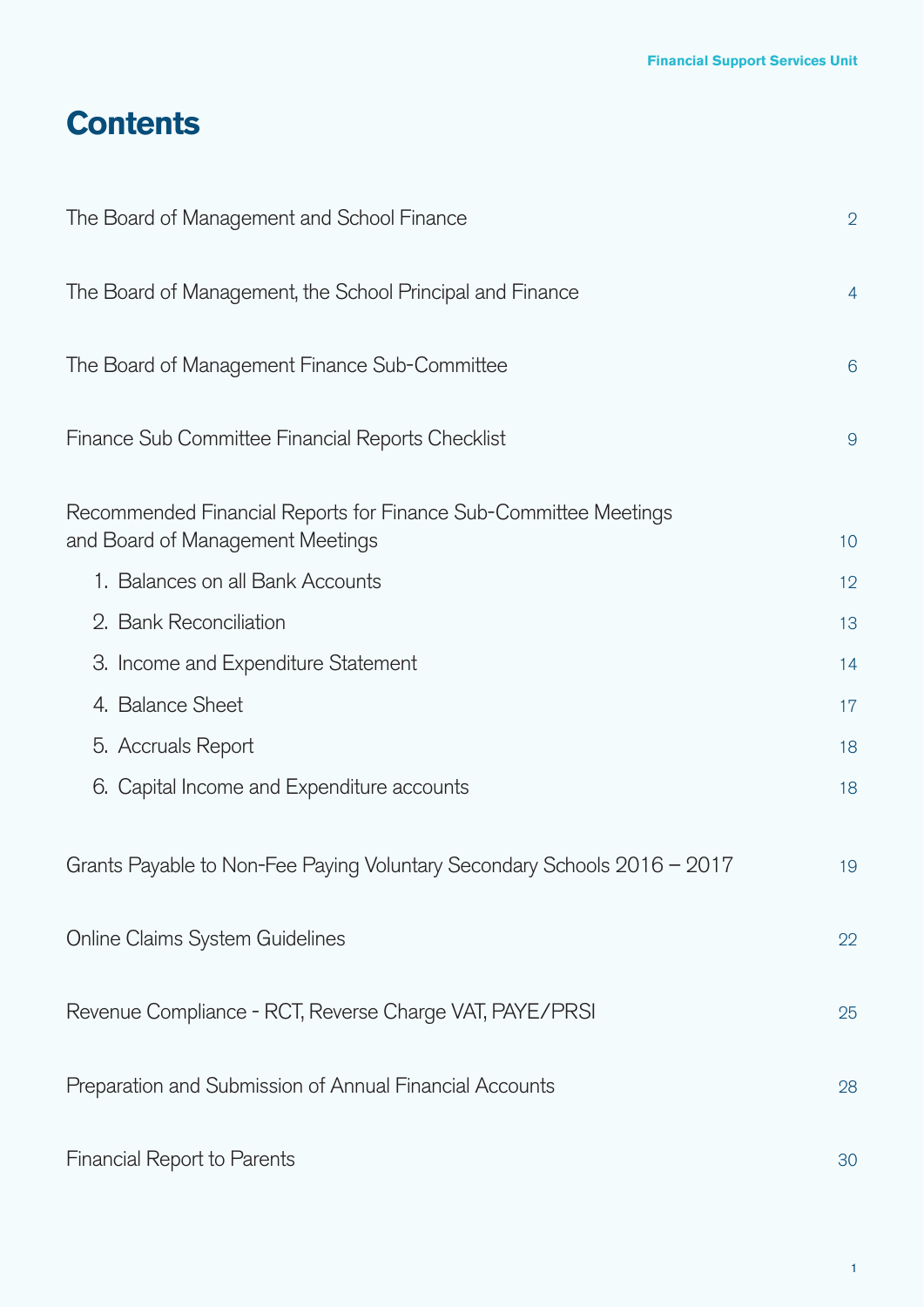## **The Board of Management and School Finance**

- 1. The Education Act 1998 sets out a statutory framework for Irish Education at post-primary level. The Act serves an important purpose in providing transparency and clarity regarding the rights and responsibilities of Patrons / Trustees, Boards of Management, Principals and other stakeholders and in facilitating best practice, quality outcomes and the effective and efficient deployment of resources.
- 2. Section 14 of the Education Act 1998 provides for the establishment on an agreed basis of representative Boards of Management in recognised second level schools. Subject to the general supervision of the Patron/Trustees, the Board of Management, in accordance with the functions as set out in the Act, is responsible for the governance and direction of the schools, the use of school resources and the management of its finances. Section 15 states:

"It shall be a duty of a board to manage a school on behalf of a Patron and for the benefit of students and their parents and to provide or cause to be provided an appropriate education for each student at the school for which the board has responsibility."

"A board shall consult with and keep informed the patron of decisions and proposal of the board."

"A board shall have regard to the efficient use of resources (and in particular the efficient use of grants provided under Section 12) the public interest in the affairs of the school and accountability to students, their parents, the patron, staff and community served by the school."

- 3. Voluntary secondary schools in the free education sector receive funding towards recurrent expenditure from the Department of Education and Skills (DES) by way of per capita grants. Teacher salary costs in all schools are paid directly by the State.
- 4. Subject to the general supervision of the Patron/Trustees, the Board of Management is responsible for the financial administration of the school. School finances and accounting have become a complex matter with schools handling a variety of funds apart from DES grants. Excluding teacher salaries, an average size school can have an income in excess of **€**500,000 including voluntary donations from parents, fund-raising, collections for school tours and other activities.

#### 5. Section 18 of the Act states that

"the board shall keep all proper and usual accounts and records of all monies received by it or expenditure of such monies incurred by it and shall ensure that in such year all such accounts are properly audited or certified in accordance with best accounting practice; accounts kept in pursuance of this section shall be made available by the school concerned for inspection by the Minister and by parents of students in the school, in so far as those accounts relate to monies provided in accordance with section 12."

 Points 6 - 8 below applies to schools whose governance document is the Articles of Management for Catholic Voluntary secondary schools.

6. Through the Articles of Management, the Trustees of Voluntary Catholic schools devolve their powers to the Board of Management which now undertakes the responsibility for the conduct, management and financial administration of the school, in accordance with the ethos of the Trustees and under their general supervision and control (Article 2).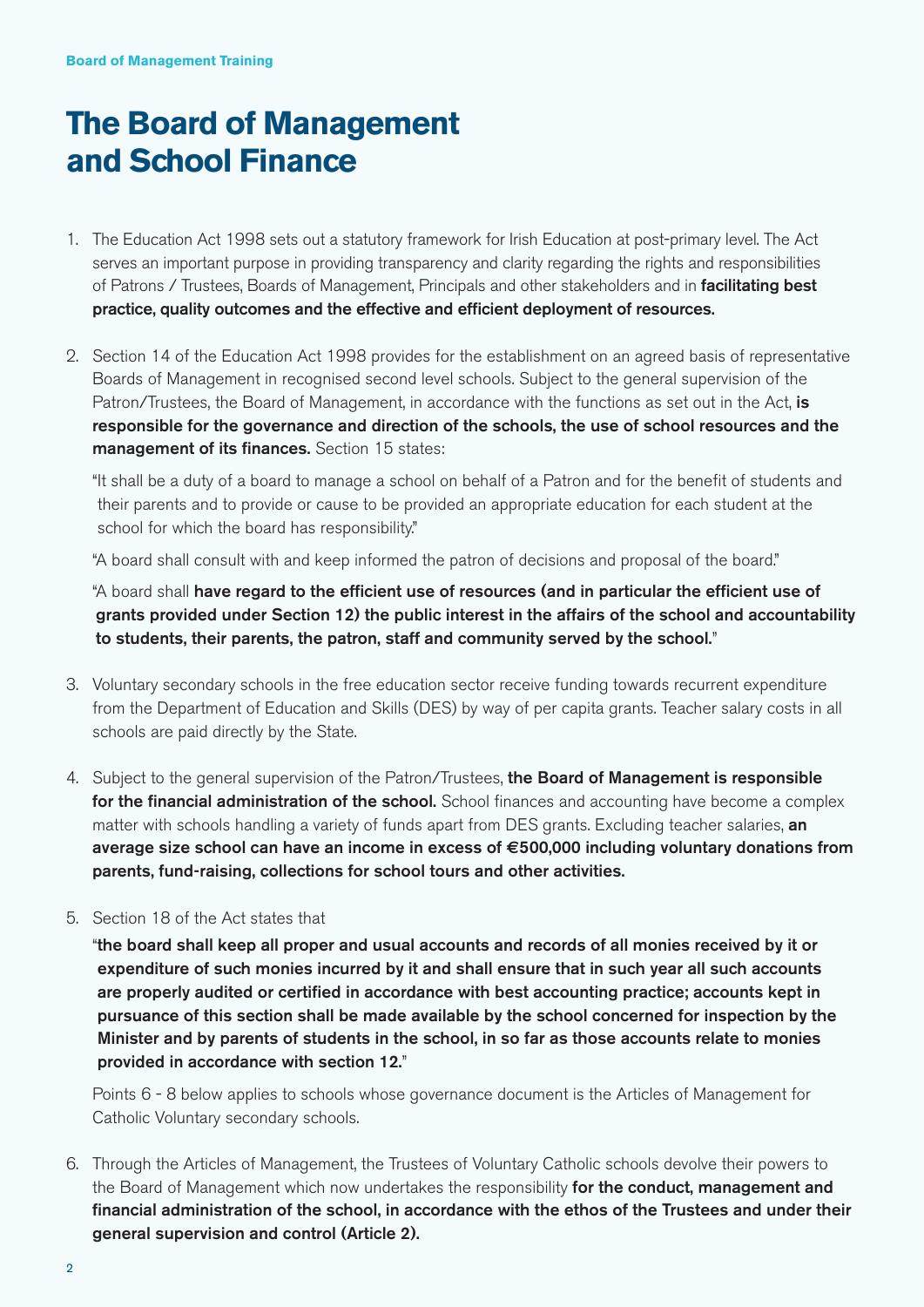- 7. The Trustees, as owners of the school are ultimately responsible for any debts incurred by the school. For this reason any expenditure in excess of income must be approved by the Trustees. Under Article 15, specific obligations in the area financial management are laid down which are binding on Boards of Management:
	- a) Responsibility for all business carried on in connection with or on account of the school; the keeping of proper books of account and the operation of a bank account (15 (a))
	- b) Payment of a licence fee to the Trustees (15 (b))
	- c) \*\*Ensuring expenditure does not exceed income and preparing a forward budget and financial report for the Trustees (15(c))
	- d) Setting up a financial sub-committee (15 (d))
	- e) Cheque payments and cheque signatories (15 (e))
	- f) Use of the school premises by outside bodies (15 (f))
	- g) Adequate and proper insurance (15 (g))
	- h) \*\*Trustee approval is required for any extension, improvement or replacement of school buildings (27 (a))
	- i) Trustee approval is required for hire purchase, loans etc. above a particular level (27 (b))

**\*\*Article 28 indemnifies the Board and each member against any claim for capital debts or expenditure properly incurred and provided Articles 15 (c) and 27 (a) have been complied with by the Board.\*\***

- 8. The Board of Management delegates the day to day management of the school to the Principal who is given authority to act on behalf of the Board. The Principal is required "to carry out his/her functions in accordance with such policies as may be determined from time to time by the Board and regulations made under the Act". (Section 23)
- 9. All financial decisions in relation to the school must be authorised and ratified by the Principal. No member of the Board of Management in his/her individual capacity may interfere with the financial administration of the school by the Principal.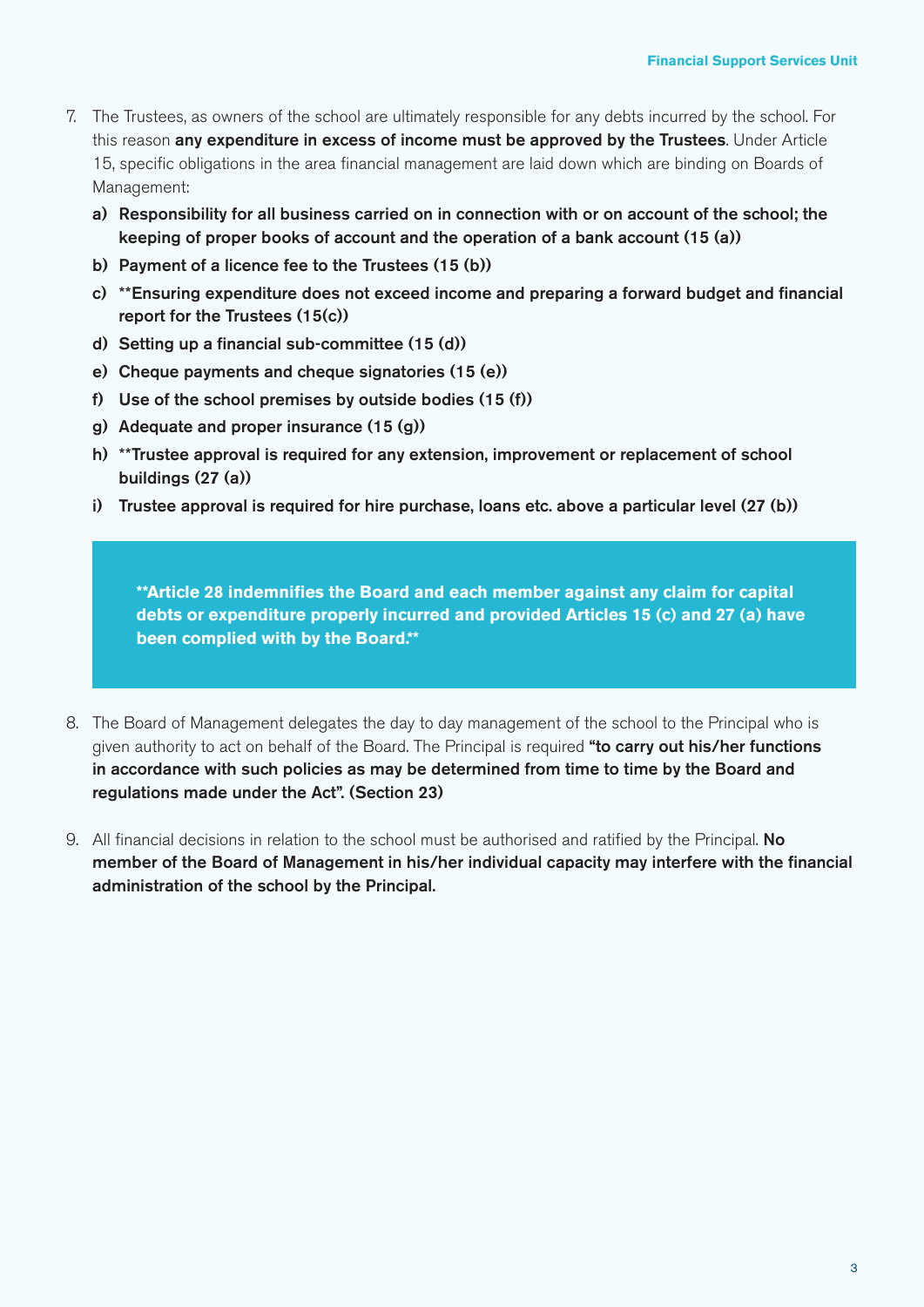## **The Board of Management, the School Principal and Finance**

The financial administration of the school is under the control of the Board of Management subject to the general supervision and control of the Trustees.

The Trustees, as owners of the school, are ultimately responsible for any debts incurred by the school. For this reason, any expenditure in excess of income must be approved by the Trustees.

The Board of Management is responsible for all business carried on in connection with or on behalf of the school. It is responsible for day to day running expenses and must ensure that expenditure does not exceed income. To fulfil this responsibility it is required to:

- Ensure that all legal requirements under the Education Act 1998 are fulfilled
- Comply with the requirements of the Trustees / Patron
- Comply with requirements of the Department of Education and Skills and of the Financial Support Services Unit
- Set up a Finance Sub-Committee which includes the Principal
- Submit a forward budget to the Trustees
- Ensure that the annual school accounts are prepared, audited or certified and approved
- See that the school is adequately insured
- Obtain advance written approval from the Trustees for any hire purchase, overdraft or loan agreement and for any proposed capital expenditure

The Board delegates the day to day management of the school to the Principal and he/she is given authority to act on behalf of the Board. Section 23 states that "a Principal shall have all such powers as are necessary or expedient to carry out his/her functions under the Act, and shall carry out his/her functions in accordance with such policies as may be determined from time to time by the Board and regulations made under the Act." The Principal is "entitled to be a member of any and every committee appointed by a Board."

All financial decisions in relation to the school must be authorised and ratified by the Principal. In any event, no member of the Board of Management in his/her individual capacity or any other school employee may in any way interfere with the financial administration of the school by the Principal.

The day to day financial responsibilities which have to be fulfilled in a school include the following:

- Managing all bank accounts opened in the name of the school
- Managing day to day running expenses
- Ensuring that proper books of account are kept in line with best practice guidelines
- Making sure expenditure does not exceed income unless with Trustee approval
- Preparing the annual budget
- Ensuring that school income and expenditure is monitored on a regular basis and in particular comparing actual income and expenditure to budget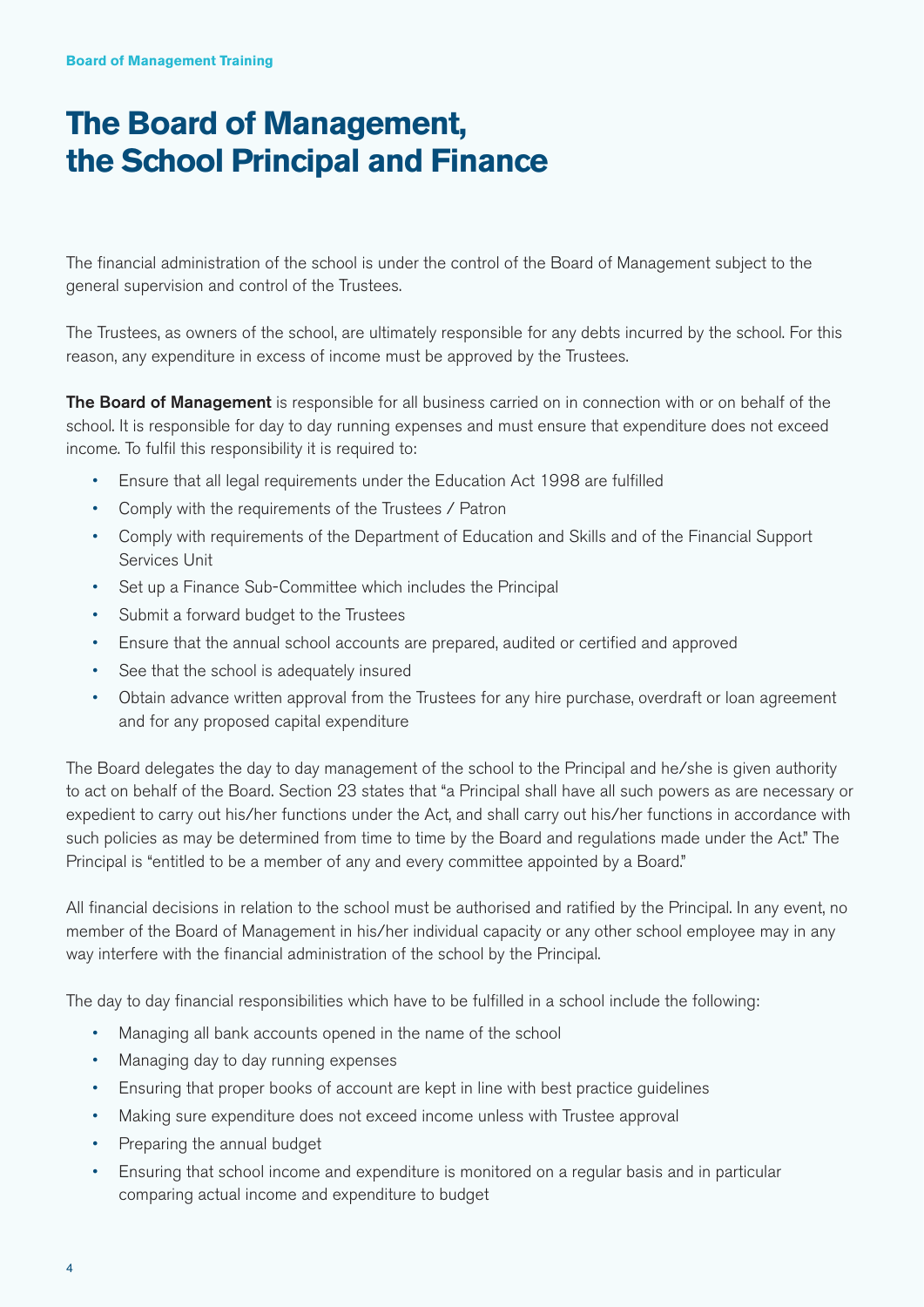- Submitting financial reports at each Board of Management meeting
- Making sure a Bank Reconciliation Statement for each school account is prepared once a month
- Ensuring the segregation of duties as far as possible in all financial matters
- Two cheque signatories on all school accounts one of whom is the Principal
- All documentation relating to financial transactions and purchasing is signed by the Principal
- Subject to Trustee approval, the Principal discharges the wishes of the Board of Management regarding the use of school premises by outside bodies, school insurance and the maintenance and upkeep of the buildings
- Ensuring that no bank overdrafts, loans, lease or hire purchase agreements are entered into without prior Trustee approval
- Monitoring all grants from the Department of Education and Skills
- Ensuring that all payments made to the school are properly receipted and recorded
- Having clear guidelines in place on fund-raising in the school's name
- Ensuring that proper financial controls are in place for Parents' Associations / Councils, Past Pupils' Unions and other organisations operating in the name of the school
- The Principal approves all wages and salaries paid to school employees and ensures that proper records are maintained
- Ensuring that all remuneration payments made by the school are Revenue compliant
- Returning all relevant documentation and payments to the Revenue Commissioners
- Ensuring the proper disbursement of Book Grants for needy students
- Ensuring that proper purchasing guidelines are in place e.g. checking of order books, delivery notes and invoices
- Ensuring a proper system of stock control is in place where necessary
- Ensuring a proper Assets Register is maintained

This list is not exhaustive. However, there is no implication that the Principal has to physically carry out all of the tasks outlined above. Many of these tasks can be delegated but only under the guidance of the Principal. It is the responsibility of the school Board of Management to ensure that the necessary structures are in place as the Board is responsible for all business carried on in connection with or on account of the school.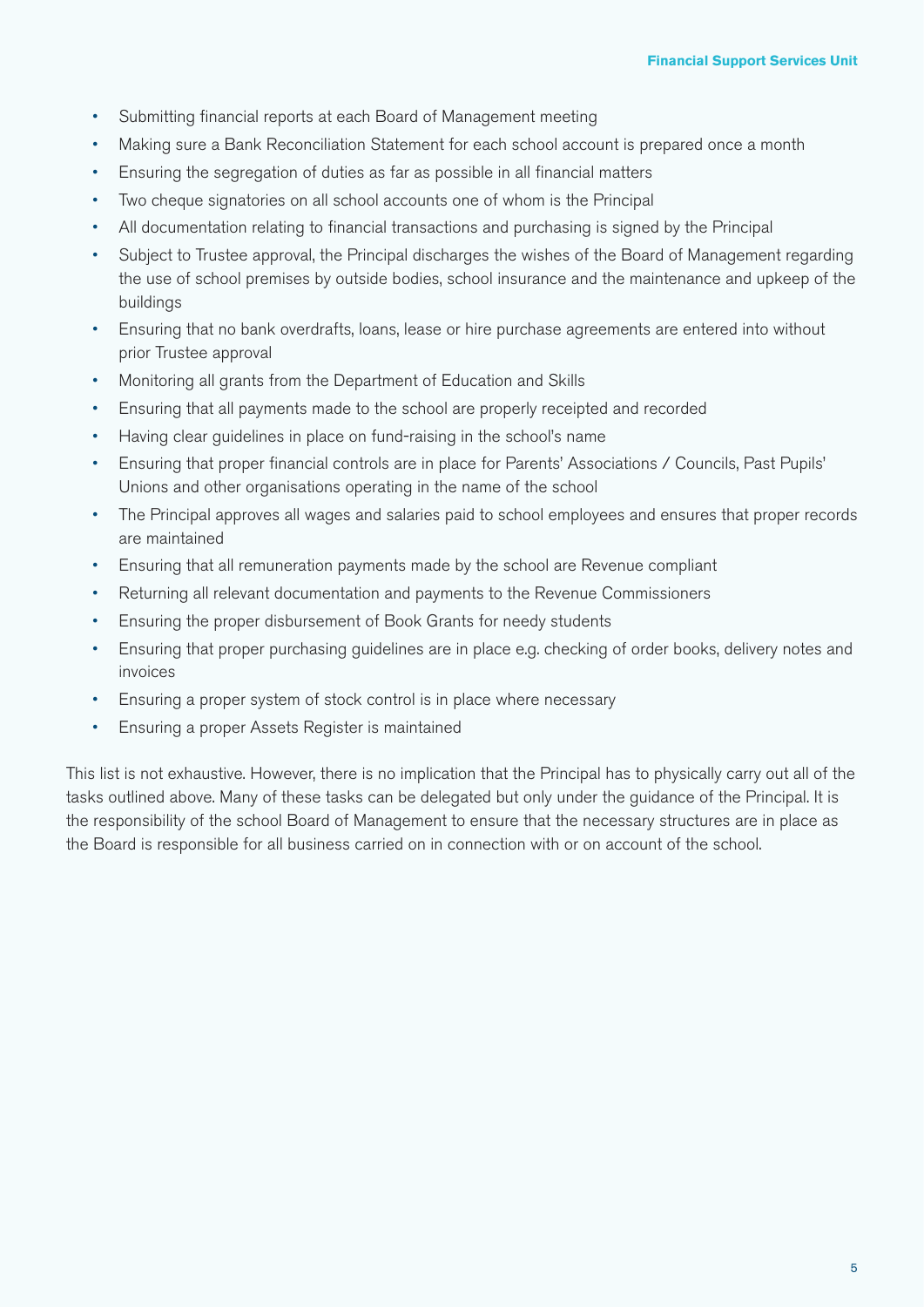## **The Board of Management Finance Sub-Committee**

#### **1. The Finance Sub-Committee**

#### The Finance Committee is a sub-committee of the Board of Management established to carry out the duties assigned to it by the Board.

In establishing a Finance Committee, the Board needs to formally agree:

- a) Terms of reference and functions to be performed by the committee. (Sample terms of reference are listed below.)
- b) Membership of the committee
- c) Tenure of office normally coinciding with the three year term of the Board
- d) Reporting arrangement with the Board and Trustees.

#### **2. Functions of the Finance Sub-Committee**

#### The Finance Sub-Committee monitors the financial affairs of the school and makes recommendations to the Board as appropriate. This includes the following:

- a) Drawing up the annual budget of the school for presentation to and adoption by the Board of Management
- b) Preparing and presenting regular financial reports for the Board
- c) Organising the preparation of school accounts for the External School Accountant
- d) Overseeing the school's asset register
- e) Ensuring that recommended school internal controls are put in place and followed
- f) Ensure that the requirements of the Education Act 1998 and of the schools governance document in relation to school finances are met
- g) Complying with financial requirements of Trustees, Financial Support Services Unit and the Department of Education and Skills.

#### **3. Sample Terms of Reference Finance Sub-Committee**

#### **A. The School Budget**

 Early in the second school term, the Finance Sub-Committee meets to begin the process of drawing up the school budget for the following school year. A draft budget is presented to the full Board with ratification completed by April or May. In drawing up the budget, the following considerations should be kept in mind:

- Projected expenditure must not exceed projected income. The Board of Management is not permitted to budget for a deficit without prior sanction from the Trustees
- Ideally, expenditure budgets should not exceed expected income from the Department of Education and Skills
- It is advisable to maintain income received from other sources such as Parents' Councils and fundraising for developmental purposes.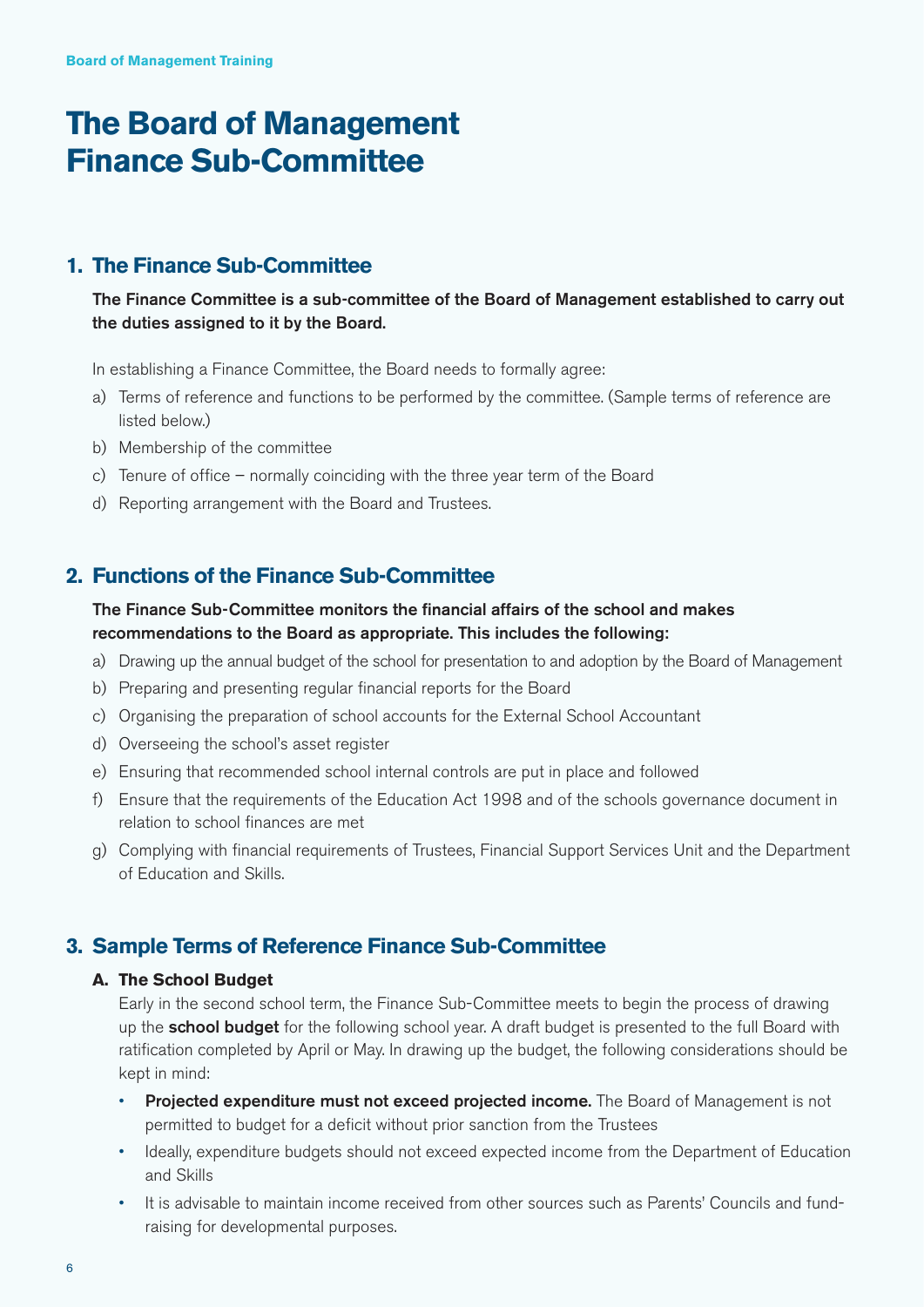#### **B. Financial Reports to the Board**

At each meeting of the Board, the Finance Sub-Committee presents an up-to-date financial statement showing receipts and payments summary, actual income and expenditure compared to budget, a bank reconciliation statement and a short progress report on the funding activities currently engaged in by the school. Following consideration, the financial report should be formally approved by the Board.

#### **C. Accounts and Documentation**

The Finance Sub-Committee ensures that all **accounts and documentation** are prepared for the External School Accountant at the end of the school year. On receipt, the annual school accounts are presented to the Board for formal ratification and copies sent to the Trustees and the Financial Support Services Unit.

#### **D. Internal Controls**

- 1. The Sub-Committee ensures that there are adequate *internal controls* over all financial transactions conducted by the school and that these are reviewed regularly. In particular, the Sub-Committee will establish and keep under review school practices and procedures in the following areas:
	- Payment procedures
	- Procedures for the receipt of money
	- Purchasing procedures
	- Payment of wages
	- Control of stock and assets.
- 2. The Sub-Committee ensures that best practice obtains with regard to cash transactions and makes recommendations to the Board as necessary.
- 3. The Sub-Committee ensures that adequate **accounting records and registers** are maintained by the school. Recommendations for change or improvement may be made to the Board from time to time.
- 4. The Sub-Committee should review the financial information systems within the school to ensure that the Board has adequate information upon which to make decisions and to satisfy itself that the school finances are being managed in such a manner as to meet its obligations to the school community, the Trustees, the Department of Education and Skills and other interested parties such as the Revenue Commissioners.
- 5. The Sub-Committee will have access to all **accounting records** held by the school such as original bank statements, correspondence, invoices, asset register, and wage records.
- 6. The Sub-Committee may request the Principal to provide a report on any aspect of school accounts at its discretion.

#### **E. The Finance Sub-Committee ensures**

- That the Board does not enter into any financial commitment for which there is no provision
- That all Revenue Commissioners requirements are met
- That all lease arrangements/loans are approved and monitored
- That all payments and procedures for the hire of school property or equipment are monitored e.g. sports hall, computer facilities
- That stock taking occurs on an annual basis
- That the school's asset register is maintained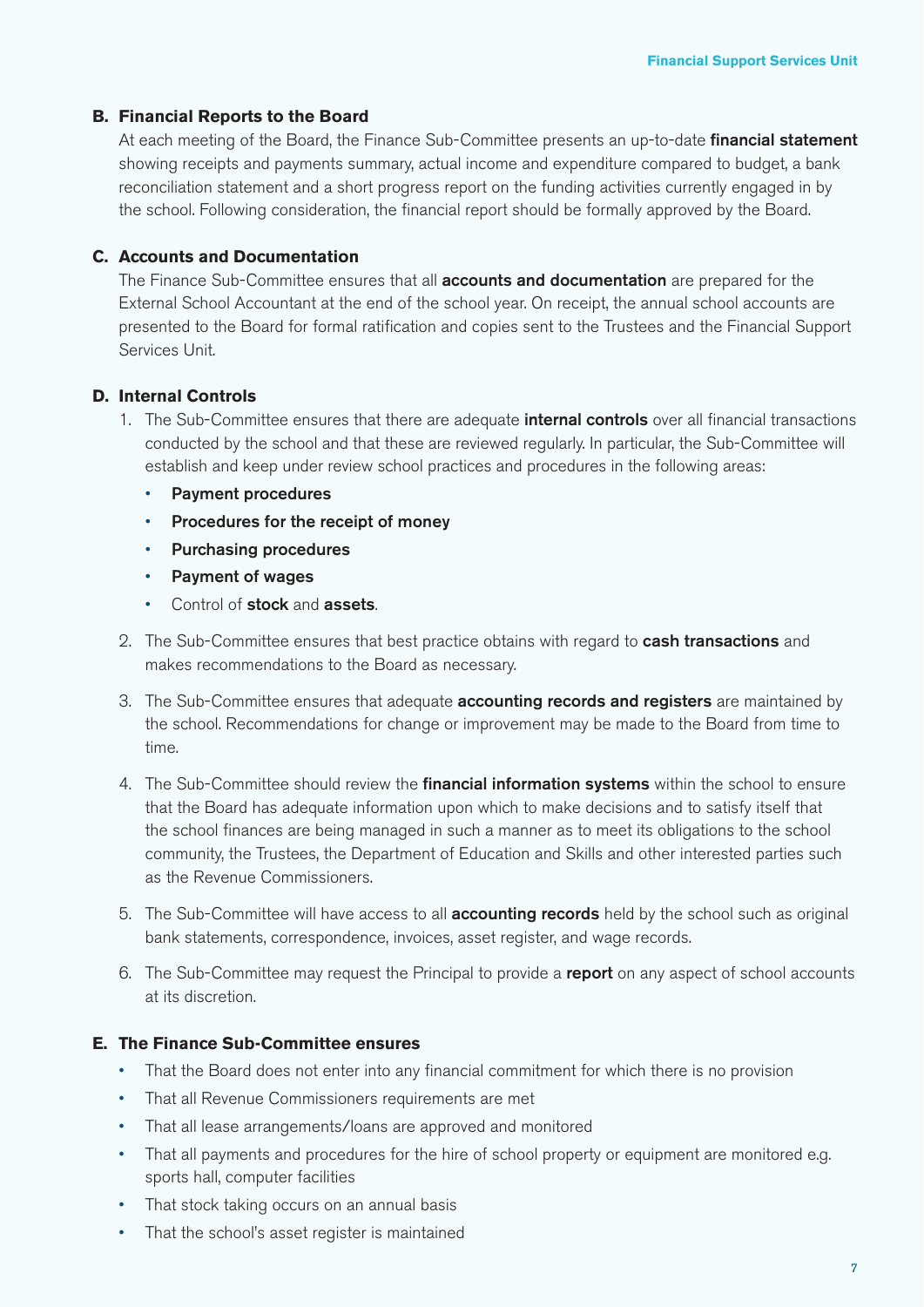#### **F. Meetings**

 The Finance Sub-Committee meets on a regular basis as required by the Principal and the Board of Management to enable it to discharge its duties and to contribute to the good management of the school. A formal record of meetings should be retained.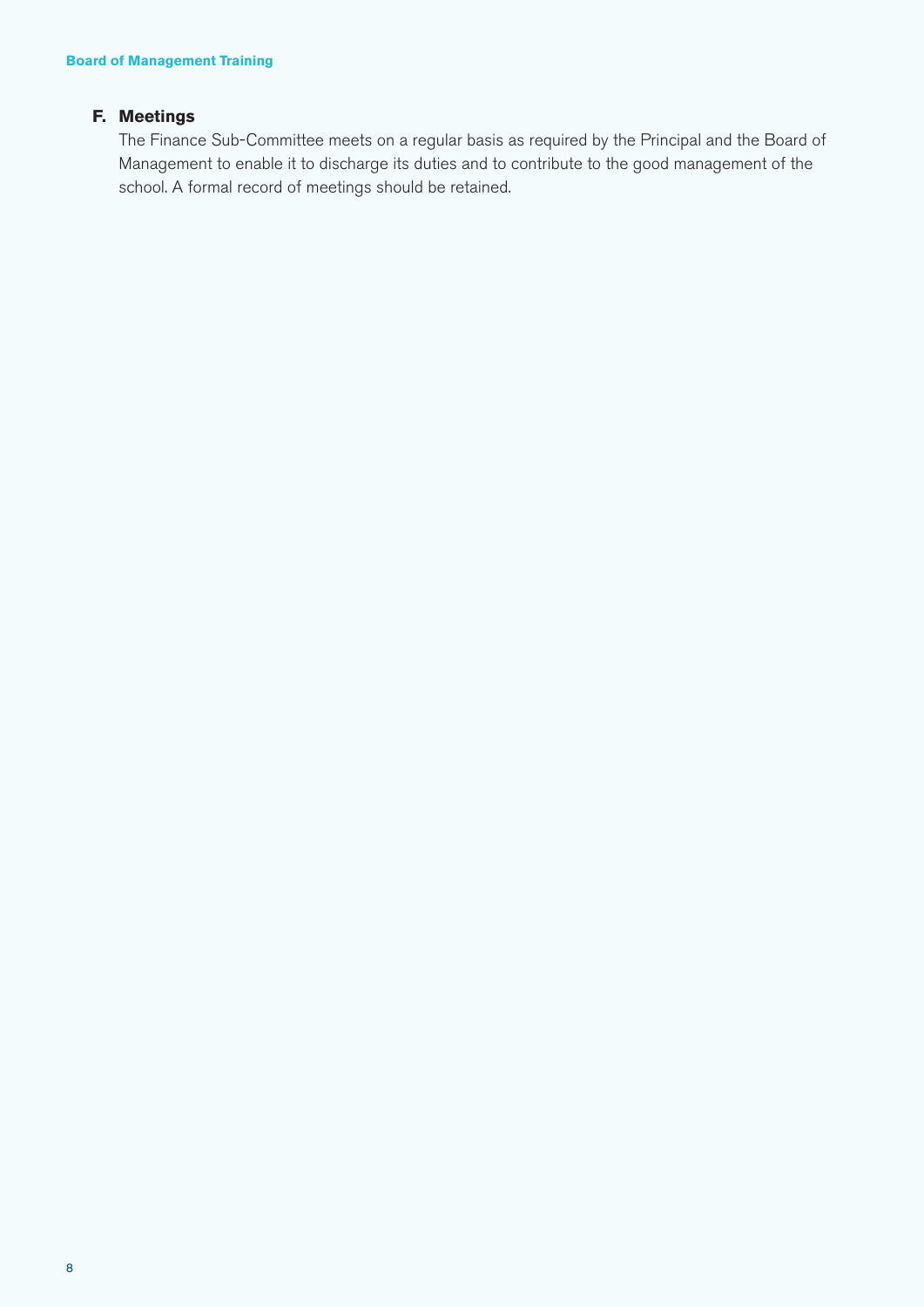## **Finance Sub-Committee Financial Reports Checklist**

- 1. Check that you have received all of the recommended financial reports
- 2. Review each report and summarise salient points for the BOM. The following is a brief guideline on how this maybe done.

| <b>Financial Reports</b>                                  | <b>Actions</b>                                                                                                                                                                                                                                                                                                                                                                                                                                                                                                        |                    |
|-----------------------------------------------------------|-----------------------------------------------------------------------------------------------------------------------------------------------------------------------------------------------------------------------------------------------------------------------------------------------------------------------------------------------------------------------------------------------------------------------------------------------------------------------------------------------------------------------|--------------------|
| <b>Bank Balances</b>                                      | Check to see if bank accounts have been open or closed during the<br>period<br>If yes have proper procedures been followed?<br>$\bullet$<br>Are the bank balances within the limit set by the BOM?<br>$\bullet$                                                                                                                                                                                                                                                                                                       | $YES$ NO $\Box$    |
| <b>Bank Reconciliations</b>                               | Check the bank reconciliations to ensure there are no differences<br>$\bullet$<br>on the reconciliation report.<br>Check the date on the bank reconciliation report to ensure it is<br>$\bullet$<br>reconciled to the accounting period under review.                                                                                                                                                                                                                                                                 | $YES$ NO           |
| <b>Receipts and Payments</b><br>/ Income & Expenditure    | This report should show current periods figures, year to date figures,<br>annual budgeted figures, previous year's figures.<br>Examine this report in detail and check any unusual or large<br>$\bullet$<br>amounts.<br>Assess that the school is on target to meet its budgetary plan.                                                                                                                                                                                                                               | YES□ NO□           |
| <b>Balance Sheet</b>                                      | This report will show the year to date figures and the previous year's<br>figures.<br>Check that the balance sheet balances.<br>Look for additions to fixed assets, changes in debtors and<br>$\bullet$<br>prepayments, changes to creditors and accruals.<br>If there is any balance in the suspense account it should be<br>$\bullet$<br>examined.                                                                                                                                                                  | $YES$ NO           |
| <b>List of Creditors /</b><br><b>Accruals</b>             | If the school is running the purchase ledger system examine the list<br>$\bullet$<br>of creditors to ensure that the school are paying their bills on time.<br>The list of accruals/outstanding invoices should be totalled and<br>$\bullet$<br>check if the school has sufficient funds to pay its liabilities.<br>If the school is currently undertaking any capital works ensure that<br>$\bullet$<br>you receive a list of the outstanding invoices.                                                              | $YES \Box NO \Box$ |
| Income received in<br>advance                             | As it has become common practice in many schools to collect the<br>$\bullet$<br>registration fee/voluntary contribution in advance of the next school<br>year. A list should be prepared showing a summary of advance<br>receipts and it is important that these funds are accounted for<br>separately in the accounts.<br>The school will on occasion receive grants for summer work<br>schemes etc. in advance of the work being done therefore this<br>income needs to be identified and accounted for separately. | YES□ NO□           |
| <b>Prepayments</b>                                        | Examine the list of prepayments to ensure that they have been<br>$\bullet$<br>allocated to the correct period.                                                                                                                                                                                                                                                                                                                                                                                                        | YES□ NO□           |
| <b>Capital Income &amp;</b><br><b>Expenditure Account</b> | This report should be given when there is a capital project such as<br>$\bullet$<br>an extension. Summer Works Scheme or major refurbishment in<br>progress.<br>This report should be examined to ensure that the project is running<br>$\bullet$<br>within the budget.                                                                                                                                                                                                                                               | YES□ NO□           |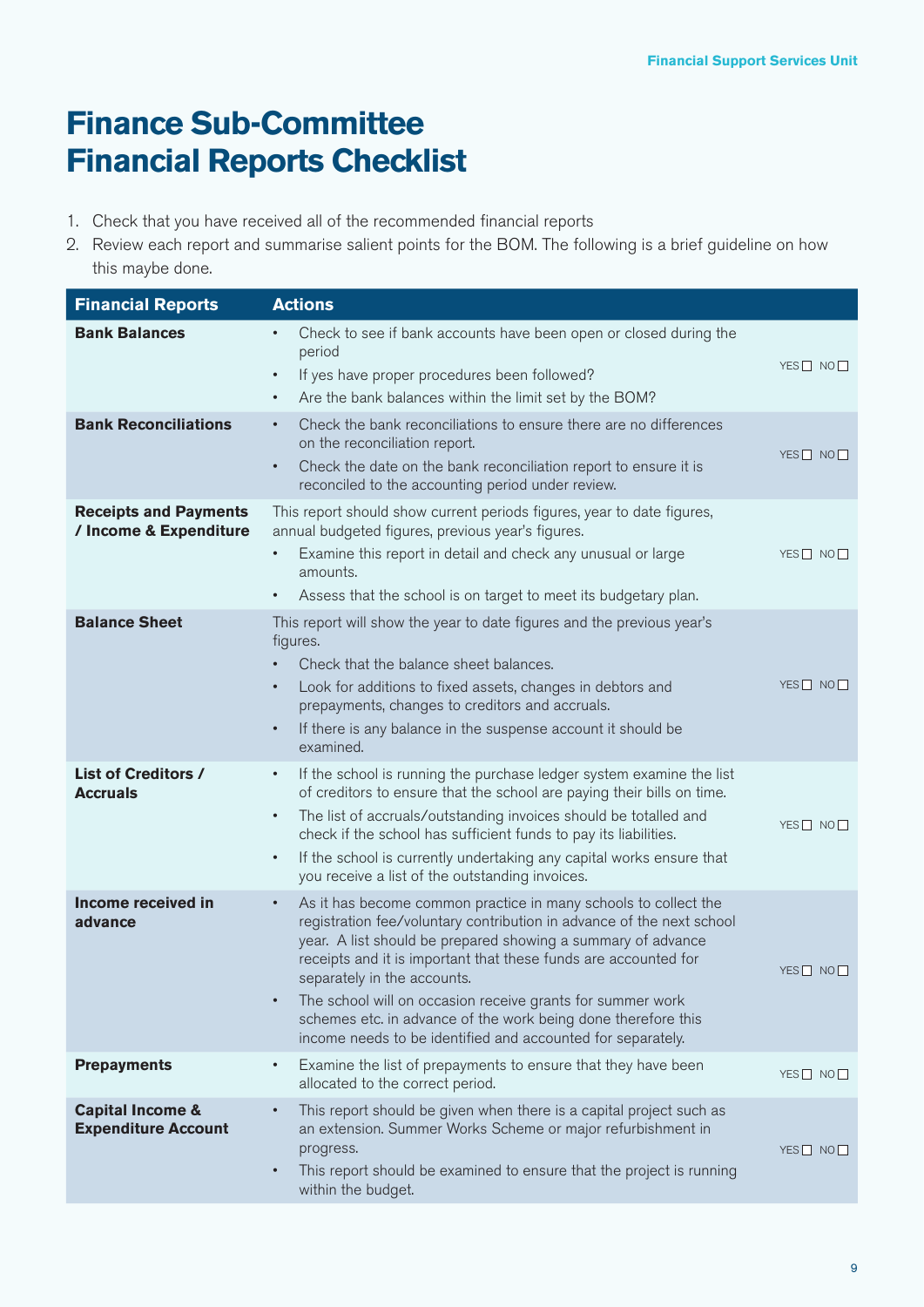## **Recommended Financial Reports for Finance Sub-Committee Meetings and Board of Management Meetings**

#### **A. Introduction:**

This guideline sets out the required financial reports to be reviewed by:

- 1. the Principal and accounts personnel
- 2. the Finance Sub-Committee
- 3. the Board of Management

The reports should be reviewed on a monthly basis as it is critical in these financially challenging times that school finances are timely and accurate.

#### **B. Recommended Financial Reports:**

The Principal and the board should ensure that the following steps are followed:

**STEP 1:** The accounts information should be processed in a computerised accounts package throughout the month. It is important that the board is satisfied that there is a suitably trained person carrying out this function. Training and support for accounts personnel is available from the FSSU.

**STEP 2:** A draft set of Financial Reports should be reviewed for accuracy and completeness within ten days of the month end. This review should be undertaken by the Principal with the person processing the financial information. Any issues or adjustments arising from this initial review should be addressed.

**STEP 3:** A full set of financial reports can be generated at least 3 days before the scheduled board meeting. The reports maybe emailed to Finance Sub-Committee members. The email must be password protected. Members of the Finance Sub-Committee must be mindful of confidentiality of these reports. Any queries should be addressed at the Finance Sub-Committee meeting. The Finance Sub-Committee should review the financial reports in detail at their meeting and present a report to the full board meeting.

The Financial Reports to be reviewed are:

- 1. Balances on All School Bank Accounts
- 2. Bank Reconciliation Statement for each Bank Account including cheques and lodgements listings
- 3. Income and Expenditure Account showing actual versus budgeted figures
- 4. Balance Sheet
- 5. List of all creditors / List of accruals / Summary of income received for next school year and prepayments
- 6. Capital Income and Expenditure Account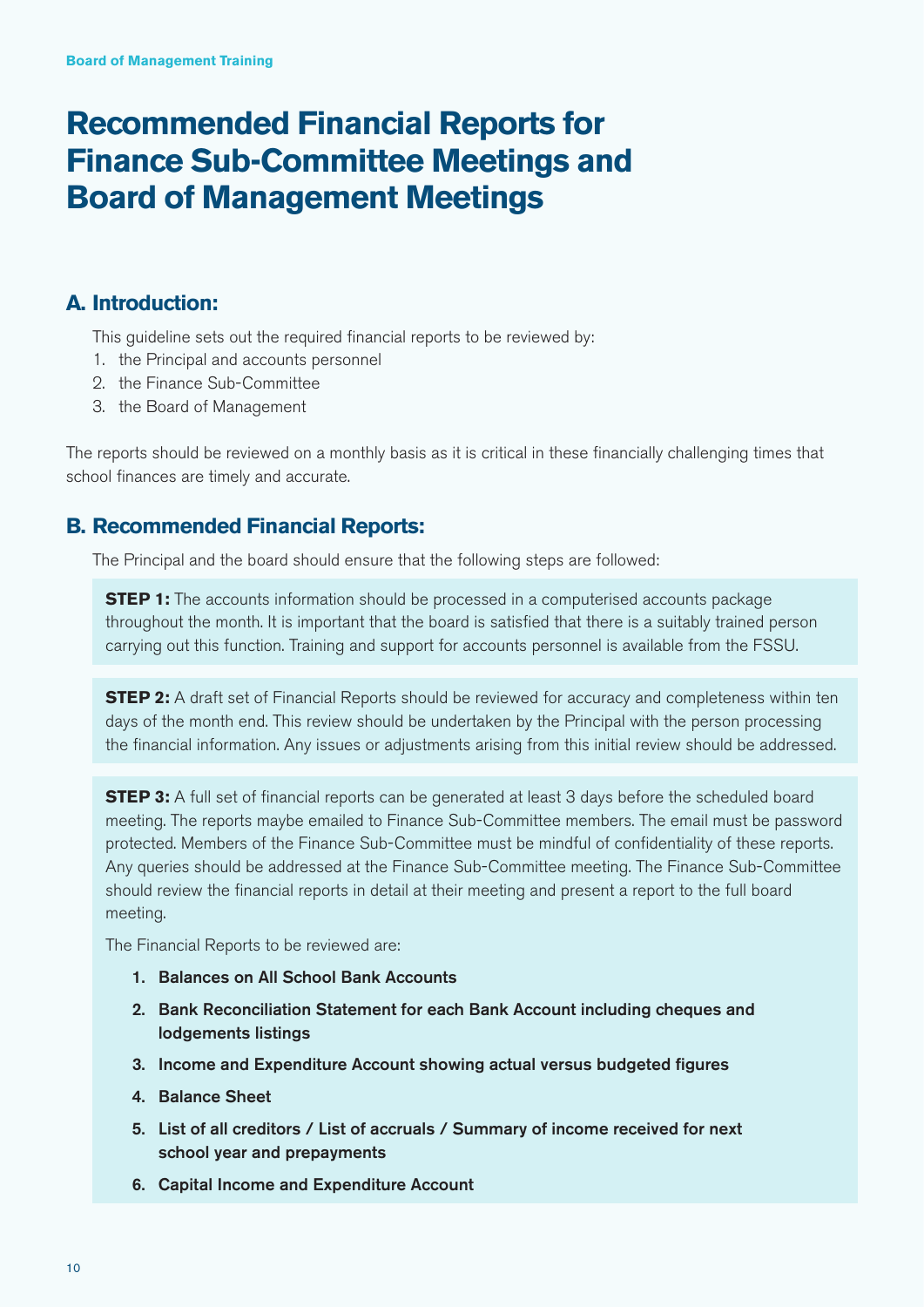**STEP 4:** All board members should be given a copy of the financial reports at the main board meeting. It is not envisaged that the financial reports are reviewed in detail at the main board meeting by the full board; detailed analysis of the reports is the function of the Finance Sub-Committee.

### **C. Other information**

- As the financial reports contain confidential information, it is recommended that they are collected at the end of the meeting. One copy of all the financial reports shall be filed with the board records and all other copies of the financial reports shredded.
- FSSU Accountants are available to train finance sub committees and boards on an individual board basis on this important aspect of financial management. If your board should require such training, please contact your FSSU Accountant.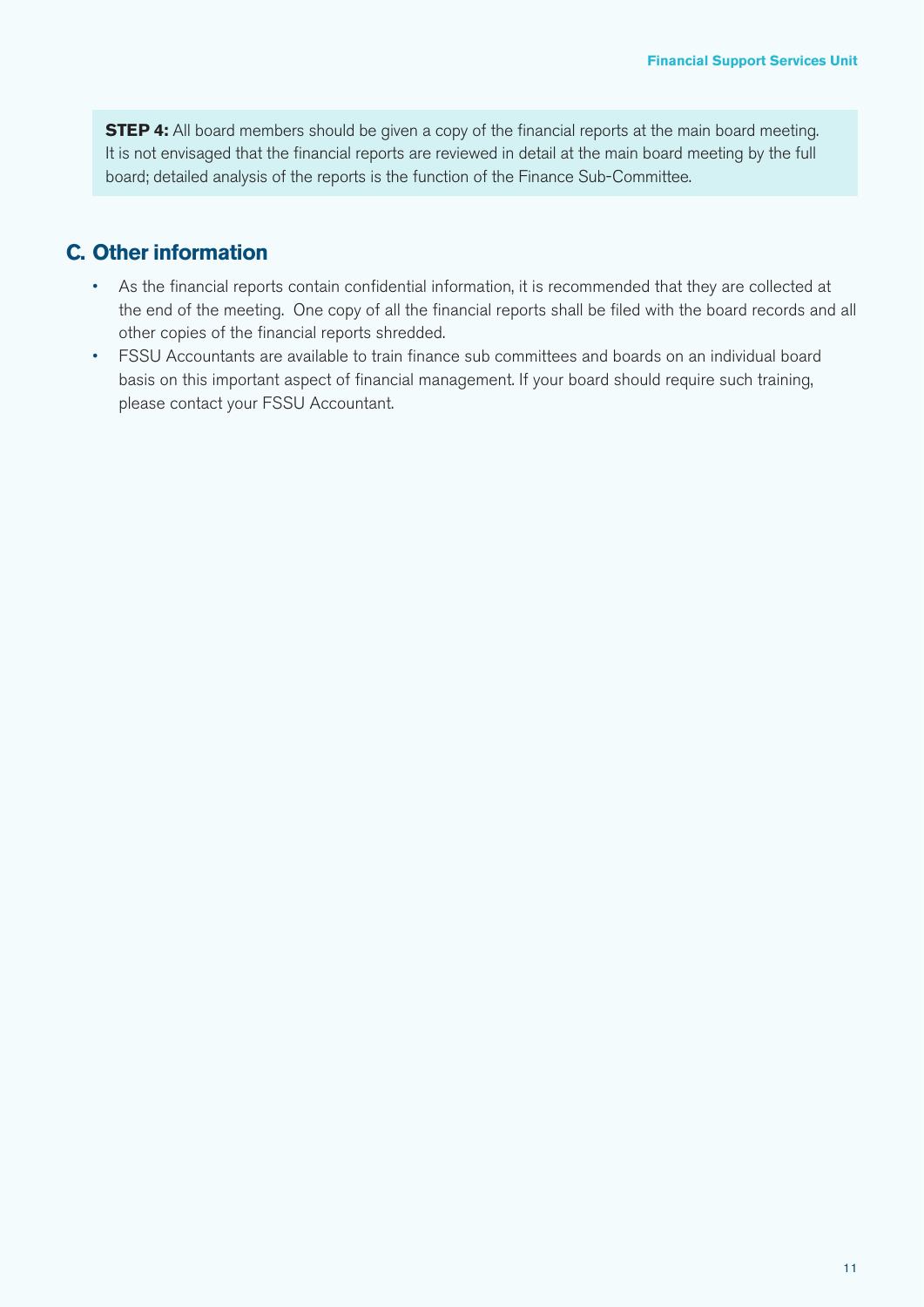### **1. Balances on all Bank Accounts**

|      |                        | List of Bank Balances at 31.8.2017 |          |                            |
|------|------------------------|------------------------------------|----------|----------------------------|
| A/C  | <b>Name</b>            | <b>Balance</b>                     | Date Rec | <b>B Statement Balance</b> |
| 1800 | <b>Current Account</b> | 5,854.18                           | 31/08/17 | 7,403.18                   |
| 1810 | Deposit Account        | 25,000.00                          | 31/08/17 | 25,000.00                  |
| 1900 | Petty Cash Account     | 110.00                             |          |                            |
|      | Cash Account           | 0.00                               |          |                            |
| 1950 | TOTAL                  | 30,964.18                          |          |                            |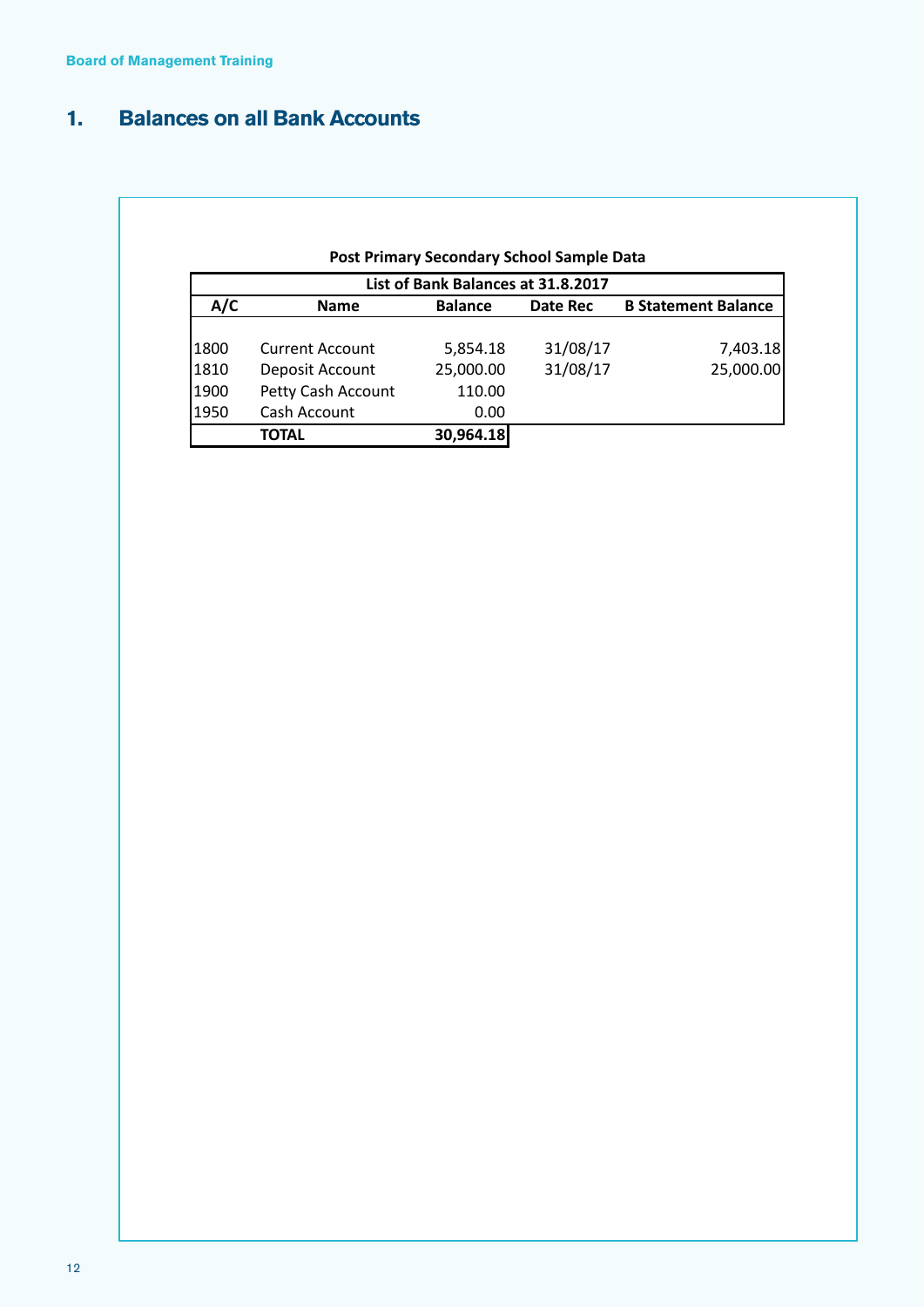### **2. Bank Reconciliation Statement for each Bank Account**

| <b>Bank Ref:</b>                 | 1800                                    |            | Date To:              | 31/08/2017         |                   |
|----------------------------------|-----------------------------------------|------------|-----------------------|--------------------|-------------------|
| <b>Bank Name:</b>                | <b>Current Account</b>                  |            | <b>Statement Ref:</b> | 1800 2017-09-12 01 |                   |
| <b>Currency:</b>                 | Euro                                    |            |                       |                    |                   |
|                                  | Balance as per cash book at 31/08/2017: |            |                       |                    | 5,854.18          |
|                                  | <b>Add: Unpresented Payments</b>        |            |                       |                    |                   |
| <b>Tran No</b>                   | <b>Date</b>                             | <b>Ref</b> | <b>Details</b>        | €                  |                   |
| 974                              | 31/05/2017                              | 5160       | John Brennan          | 58.26              |                   |
| 978                              | 31/05/2017                              | 5170       | Fitzpatricks          | 66.66              |                   |
| 1354                             | 13/07/2017                              | 5180       | Mary Browne           | 544.12             |                   |
| 1924                             | 28/08/2017                              | 5190       | Musgraves             | 122.50             |                   |
| 2150                             | 31/08/2017                              | 5191       | Crown Roofing         | 648.00             |                   |
| 2151                             | 31/08/2017                              | EW         | E Whelan              | 109.46             |                   |
|                                  |                                         |            |                       |                    | 1,549.00          |
|                                  | <b>Less: Outstanding Receipts</b>       |            |                       |                    |                   |
| <b>Tran No</b>                   | <b>Date</b>                             | Ref        | <b>Details</b>        | €                  |                   |
|                                  |                                         |            |                       |                    | $\overline{0.00}$ |
| <b>Reconciled balance:</b>       |                                         |            |                       |                    | 7,403.18          |
| <b>Balance as per statement:</b> |                                         |            |                       |                    | 7,403.18          |
| Difference:                      |                                         |            |                       |                    | 0.00              |
|                                  |                                         |            |                       |                    |                   |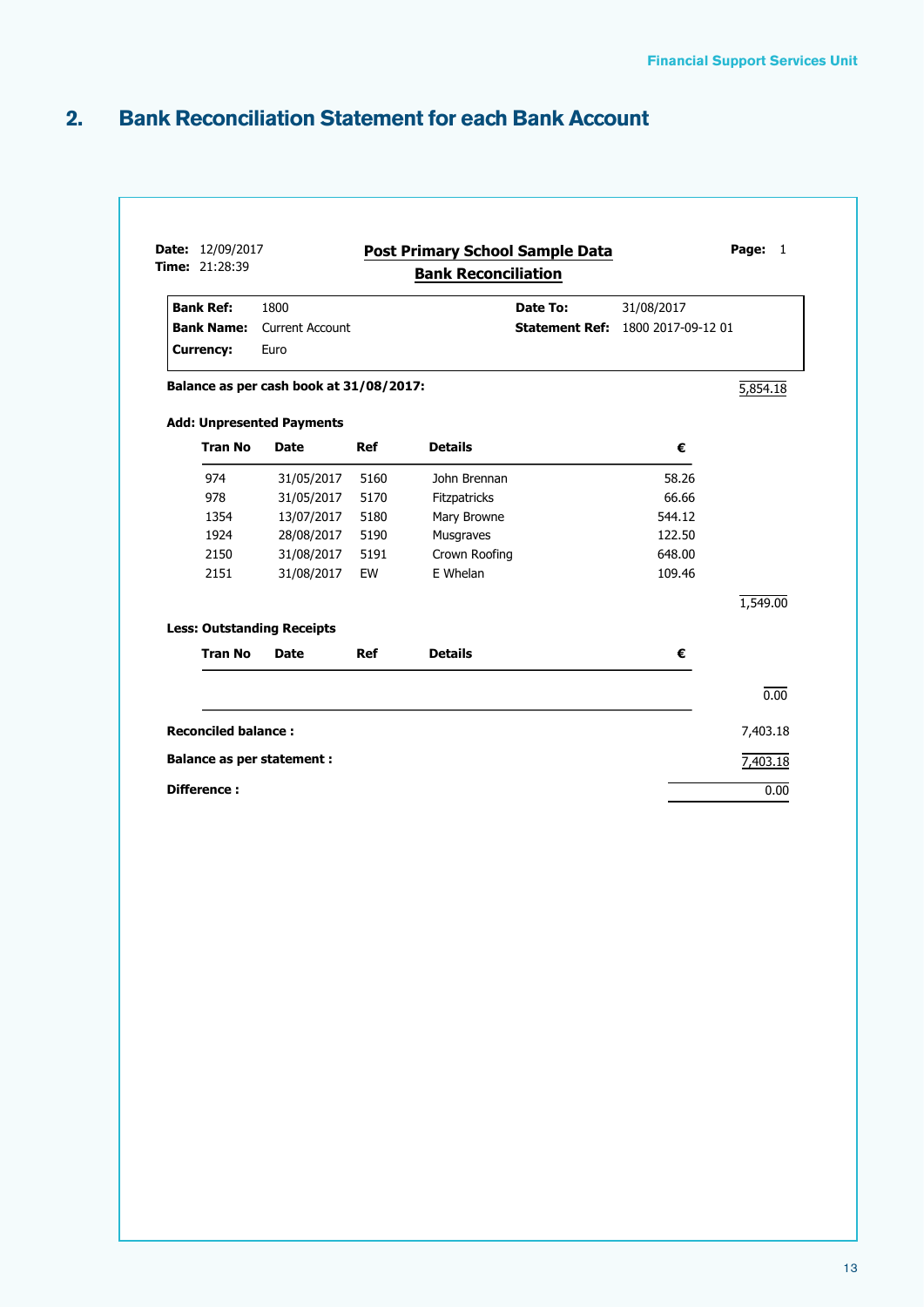### **3. Receipts and Payments Account / Income and Expenditure Account showing Current and Budget figures**

| <b>Time: 09:54:42</b>     |                                                      | <b>Post Primary School Sample Data</b>    |                          |                          |                         |
|---------------------------|------------------------------------------------------|-------------------------------------------|--------------------------|--------------------------|-------------------------|
|                           |                                                      | <b>BOM Income and Expenditure Account</b> |                          |                          |                         |
| <b>Chart of Accounts:</b> | From: Month 1, September 2016<br><b>FSSU</b>         | <b>To:</b> Month 12, August 2017          |                          |                          |                         |
|                           |                                                      | Period                                    | <b>Budget</b>            | <b>Difference</b>        | <u>Prior Year</u>       |
| Income                    |                                                      |                                           |                          |                          |                         |
| 3010                      | <b>Department Income</b>                             |                                           |                          |                          |                         |
| 3050                      | Capitation<br><b>Support Services</b>                | 150,000.00<br>123,553.33                  | 149,000.00<br>123,600.00 | 1,000.00                 | 136,500.00              |
| 3100                      | <b>Secretarial Grant</b>                             | 22,049.67                                 | 21,700.00                | (46.67)<br>349.67        | 110,200.00<br>21,700.00 |
| 3130                      | <b>Caretaker Grant</b>                               | 17,733.67                                 | 17,500.00                | 233.67                   |                         |
| 3150                      | <b>Book Grant</b>                                    | 13,728.00                                 | 14,400.00                | (672.00)                 | 17,000.00<br>13,500.00  |
| 3170                      | <b>Special Subjects Grant</b>                        | 741.00                                    | 793.00                   | (52.00)                  | 500.00                  |
| 3200                      | <b>Transition Year</b>                               | 8,645.00                                  | 8,835.00                 | (190.00)                 | 8,800.00                |
| 3220                      | <b>Grant for Traveller Students</b>                  | 405.00                                    | 402.00                   | 3.00                     | 300.00                  |
| 3240                      | Supervision/Substitution                             | 3,534.77                                  | 5,307.00                 | (1,772.23)               | 6,500.00                |
| 3255                      | <b>DES Exam Income</b>                               | 8,999.00                                  | 10,000.00                | (1,001.00)               | 9,500.00                |
| 3290                      | <b>Other DES Grants</b>                              | 0.00                                      | 2,674.00                 | (2,674.00)               |                         |
|                           | <b>Total Department Income:</b>                      | 349,389.44                                | 354,211.00               | (4,821.56)               | 324,500.00              |
|                           | <b>School Generated Income</b>                       |                                           |                          |                          |                         |
| 3310                      | <b>Transition Year</b>                               | 27,853.00                                 | 30,000.00                | (2,147.00)               | 26,000.00               |
| 3330                      | <b>Book Rental</b>                                   | 15,221.00                                 | 14,000.00                | 1,221.00                 | 14,200.00               |
| 3350                      | <b>Hall Rental</b>                                   | 3,280.00                                  | 2,500.00                 | 780.00                   | 2,500.00                |
| 3390                      | <b>School Administration Charges</b>                 | 32,094.63                                 | 31,000.00                | 1,094.63                 | 29,800.00               |
| 3410                      | <b>Adult Education Income</b>                        | 9,260.81                                  | 11,000.00                | (1,739.19)               | 10,000.00               |
| 3420                      | Canteen Income                                       | 4,412.50                                  | 4,500.00                 | (87.50)                  | 4,000.00                |
| 3490                      | <b>Study Income</b>                                  | 12,450.50                                 | 10,000.00                | 2,450.50                 | 9,500.00                |
| 3495                      | <b>Mock Exam Income</b>                              | 9,168.00                                  | 10,000.00                | (832.00)                 | 9,500.00                |
| 3500                      | Games                                                | 0.00                                      | 500.00                   | (500.00)                 |                         |
| 3510                      | <b>Bus Income</b>                                    | 9,853.77                                  | 6,000.00                 | 3,853.77                 | 7,500.00                |
| 3530                      | <b>School Tours</b>                                  | 28,413.28                                 | 24,000.00                | 4,413.28                 | 30,000.00               |
| 3535                      | <b>Student Insurance</b>                             | 3,990.75                                  | 3,000.00                 | 990.75                   | 2,900.00                |
| 3550                      | Reimbursable Income                                  | 11,354.48                                 | 10,000.00                | 1,354.48                 | 10,000.00               |
| 3570                      | <b>Other Income</b>                                  | 1,050.67                                  | 2,000.00                 | (949.33)                 | 1,000.00                |
|                           | <b>Total School Generated Income:</b>                | 168,403.39                                | 158,500.00               | 9,903.39                 | 156,900.00              |
| <b>Other Income</b>       |                                                      |                                           |                          |                          |                         |
| 3650                      | <b>Voluntary Subscriptions</b>                       | 16,260.00                                 | 20,000.00                | (3,740.00)               | 15,000.00               |
| 3750<br>3800              | <b>Fund Raising</b><br><b>Bank Interest Received</b> | 8,727.12<br>57.95                         | 5,000.00                 | 3,727.12                 | 5,000.00<br>40.00       |
|                           |                                                      |                                           | 40.00                    | 17.95                    |                         |
| 3850                      | Other Income<br><b>Total Other Income:</b>           | 3,122.91<br>28,167.98                     | 7,000.00<br>32,040.00    | (3,877.09)<br>(3,872.02) | 6,890.00<br>26,930.00   |
|                           |                                                      |                                           |                          |                          |                         |
| <b>TOTAL Income:</b>      |                                                      | 545,960.81                                | 544,751.00               | 1,209.81                 | 508,330.00              |
| <b>Expenditure</b>        |                                                      |                                           |                          |                          |                         |
|                           | <b>Education Salaries</b>                            |                                           |                          |                          |                         |
| 4110                      | <b>Substitute Teachers</b>                           | 2,828.86                                  | 5,000.00                 | (2,171.14)               | 9,800.00                |
| 4111                      | <b>Privately Paid Teachers</b>                       | 4,241.16                                  | 3,000.00                 | 1,241.16                 | 3,800.00                |
| 4130                      | <b>Teachers Salaries</b>                             | 6,663.61                                  | 1,500.00                 | 5,163.61                 | 6,916.01                |
| 4150                      | <b>Supervisors Salaries</b>                          | 1,461.90                                  | 5,307.00                 | (3,845.10)               | 2,500.00                |
| 4155                      | <b>State Exam Aides Salaries</b>                     | 8,914.53                                  | 10,000.00                | (1,085.47)               | 9,000.00                |
| 4170                      | Coaches                                              | 6,631.97                                  | 6,000.00                 | 631.97                   | 5,800.00                |
| 4190                      |                                                      |                                           |                          |                          |                         |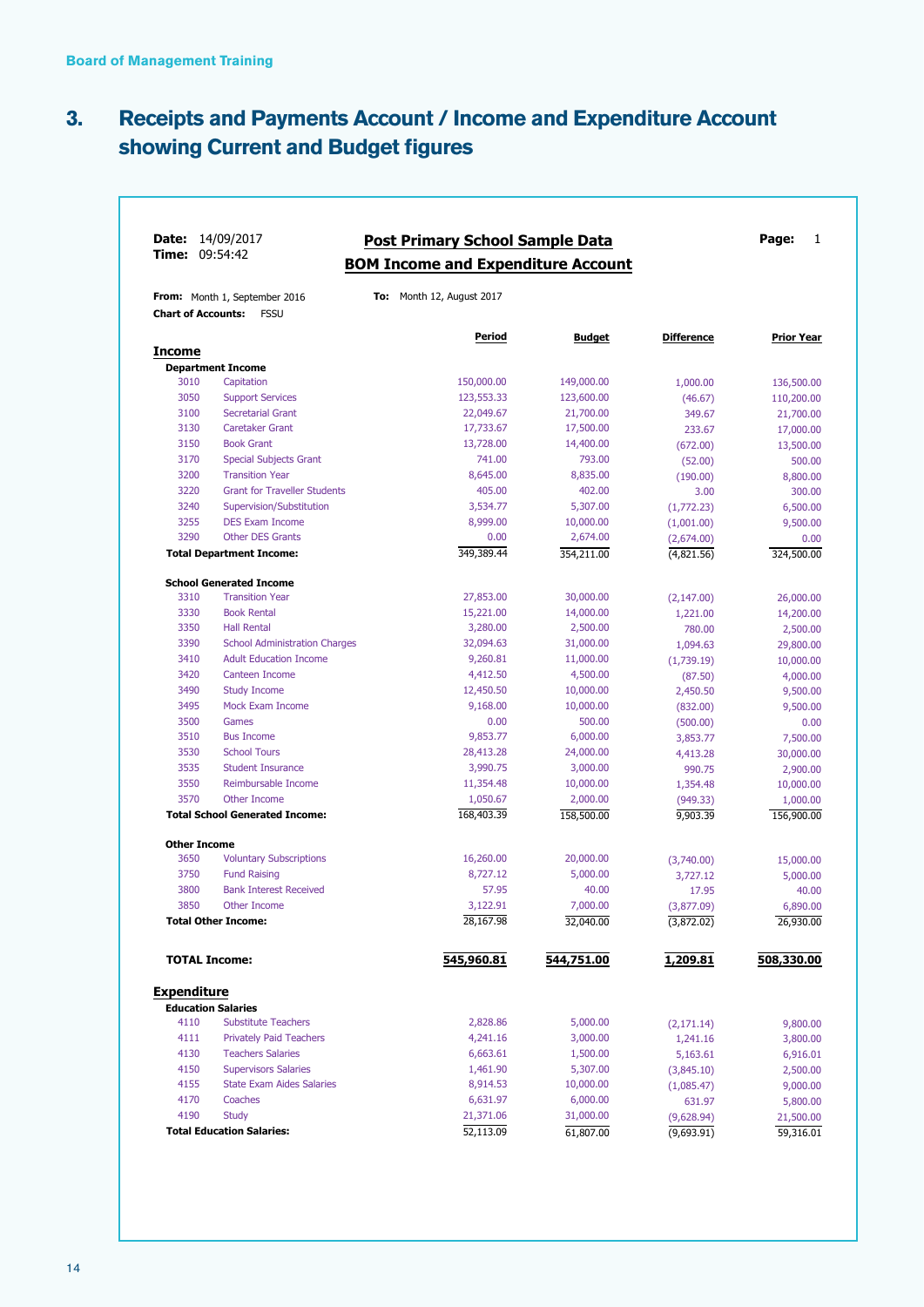**Chart of Accounts:** FSSU

### **Date:** 14/09/2017 **Post Primary School Sample Data Page:** 2<br> **POM Income and Evropsitive Assemt BOM Income and Expenditure Account**

**From:** Month 1, September 2016 **To:** Month 12, August 2017

|                        |                                                | <b>Period</b> | <b>Budget</b> | <b>Difference</b>     | <b>Prior Year</b>    |
|------------------------|------------------------------------------------|---------------|---------------|-----------------------|----------------------|
| <b>Expenditure</b>     |                                                |               |               |                       |                      |
| <b>Education Other</b> |                                                |               |               |                       |                      |
| 4310                   | <b>Teaching Aids</b>                           | 5,668.22      | 1,500.00      | 4,168.22              | 1,000.00             |
| 4330                   | Religion                                       | 980.00        | 1,000.00      | (20.00)               | 750.55               |
| 4350                   | Art                                            | 3,781.78      | 4,500.00      | (718.22)              | 4,781.99             |
| 4360                   | <b>Art Packs</b>                               | 3,230.00      | 3,000.00      | 230.00                | 2,900.30             |
| 4370                   | <b>Home Economics</b>                          | 1,356.12      | 2,000.00      | (643.88)              | 1,800.00             |
| 4390                   | <b>Science</b>                                 | 5,337.37      | 4,000.00      | 1,337.37              | 4,099.66             |
| 4410                   | Computers/IT                                   | 3,089.55      | 4,000.00      | (910.45)              | 3,870.77             |
| 4450                   | Metal Work/ Engineering                        | 10,625.00     | 11,000.00     | (375.00)              | 10,500.00            |
| 4490                   | <b>Other Subjects</b>                          | 2,666.80      | 6,000.00      | (3,333.20)            | 5,500.00             |
| 4550                   | <b>Leaving Cert Applied</b>                    | 938.89        | 2,000.00      | (1,061.11)            | 500.00               |
| 4570                   | <b>LCVP</b>                                    | 5,191.31      | 5,500.00      | (308.69)              | 5,420.23             |
| 4580                   | <b>Journals</b>                                | 3,348.00      | 3,500.00      | (152.00)              | 3,265.56             |
| 4590                   | <b>Transition Year</b>                         | 32,471.86     | 30,000.00     | 2,471.86              | 29,800.00            |
| 4610                   | <b>Learning Support</b>                        | 972.28        | 1,500.00      | (527.72)              | 930.00               |
| 4620                   | <b>Teacher Inservice/Training</b>              | 1,055.00      | 2,000.00      | (945.00)              | 1,450.00             |
| 4630                   | <b>Career Guidance</b>                         | 2,000.34      | 1,500.00      | 500.34                | 1,491.00             |
| 4640                   | Library                                        | 617.55        | 1,000.00      | (382.45)              | 500.00               |
| 4650                   | <b>Physical Education</b>                      | 500.00        | 600.00        | (100.00)              | 450.00               |
| 4670                   | Games (Exclude Travel)                         | 1,756.60      | 1,000.00      | 756.60                | 900.00               |
| 4690                   | <b>Bus Hire</b>                                | 7,980.00      | 8,000.00      | (20.00)               | 8,000.00             |
| 4710                   | <b>School Tours</b>                            | 23,943.43     | 24,000.00     | (56.57)               | 23,500.00            |
| 4750                   | <b>Mock Examinations</b>                       | 7,858.95      | 10,000.00     | (2, 141.05)           | 9,850.30             |
| 4770                   | <b>Trophies and Prizes</b>                     | 2,012.43      | 1,500.00      | 512.43                | 1,500.00             |
| 4810                   | Home/School/Liaison                            | 28,359.20     | 28,000.00     | 359.20                | 26,000.00            |
| 4910                   | <b>Other Education Expenses</b>                | 11,420.86     | 3,000.00      | 8,420.86              | 2,800.00             |
|                        | <b>Total Education Other:</b>                  | 167, 161.54   | 160,100.00    | 7,061.54              | 151,560.36           |
|                        | <b>Repairs Maintenance &amp; Establishment</b> |               |               |                       |                      |
| 5010                   | <b>Caretakers Wages</b>                        | 55,876.46     | 57,000.00     | (1, 123.54)           | 56,900.00            |
| 5110                   | <b>Cleaners Wages</b>                          | 34,334.44     | 35,000.00     | (665.56)              | 34,500.00            |
| 5150                   | <b>Contract Cleaners</b>                       | 2,315.40      | 2,500.00      | (184.60)              | 2,450.00             |
| 5170                   | <b>Cleaning Materials</b>                      | 8,804.53      | 9,000.00      | (195.47)              | 8,900.00             |
| 5310                   | Repairs - Buildings & Grounds                  | 27,309.25     | 15,000.00     | 12,309.25             | 14,500.00            |
| 5350                   | Repairs - Furniture, Fittings, Equipment       | 15,586.05     | 15,000.00     | 586.05                | 14,500.00            |
| 5400                   | <b>Security</b>                                | 4,160.43      | 1,800.00      | 2,360.43              | 1,750.00             |
| 5450                   | <b>Insurance</b>                               | 14,972.60     | 15,000.00     | (27.40)               | 14,500.00            |
| 5510                   | Heating                                        | 20,218.80     | 20,000.00     | 218.80                | 19,850.63            |
| 5520                   | <b>Refuse/Recycling</b>                        | 2,670.91      | 1,800.00      | 870.91                | 1,750.00             |
| 5550                   | <b>Light and Power</b>                         | 15,245.45     | 12,000.00     | 3,245.45              | 12,000.00            |
| 5610                   | Rent, Rates, Local Charges                     | 2,642.00      | 3,000.00      |                       |                      |
| 5700                   | <b>Licence Fee Trustees</b>                    | 2,970.00      | 3,500.00      | (358.00)              | 3,000.00             |
| 5800                   | <b>Other RME</b>                               | 724.21        | 1,000.00      | (530.00)              | 3,500.00             |
|                        |                                                | 207,830.53    | 191,600.00    | (275.79)<br>16,230.53 | 900.00<br>189,000.63 |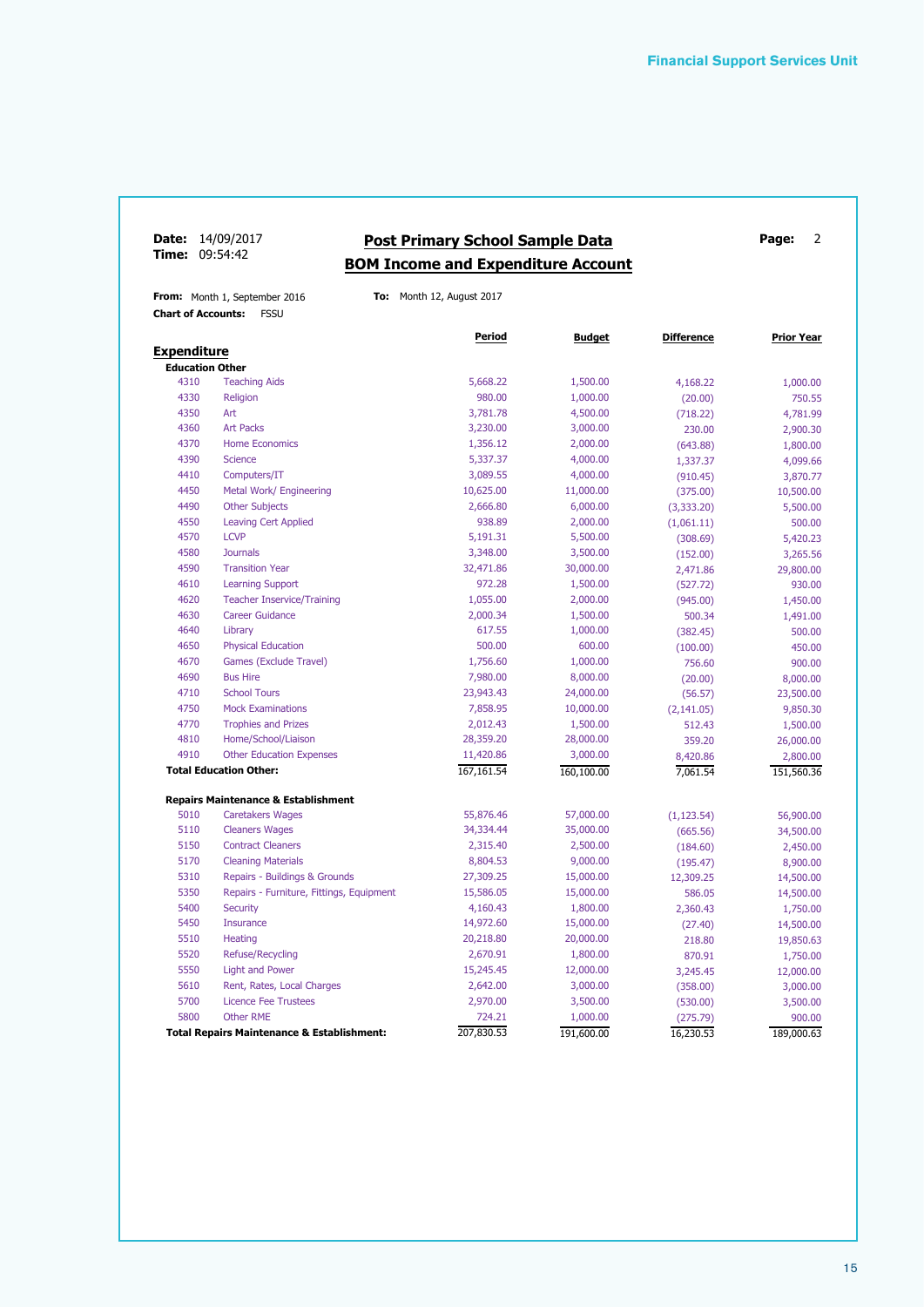**Chart of Accounts:** FSSU

#### **Date:** 14/09/2017 **Post Primary School Sample Data Page:** 3<br> **Time:** 09:54:42 **PAGE: POSE PRIMAGE:** 1. **PAGE:** 1. **PAGE:** 1. **PAGE:** 1. **PAGE:** 1. **PAGE:** 2. **PAGE:** 2. **PAGE:** 2. **PAGE:** 2. **PAGE:** 2. **PAGE:** 2. **PAG BOM Income and Expenditure Account**

**From:** Month 1, September 2016 **To:** Month 12, August 2017

|                         |                                     | <b>Period</b> | <b>Budget</b> | <b>Difference</b> | <b>Prior Year</b> |
|-------------------------|-------------------------------------|---------------|---------------|-------------------|-------------------|
| <b>Expenditure</b>      |                                     |               |               |                   |                   |
| <b>Administration</b>   |                                     |               |               |                   |                   |
| 6010                    | <b>Secretarial Wages</b>            | 38,420.04     | 40,000.00     | (1,579.96)        | 38,500.00         |
| 6100                    | <b>Staff Recruitment</b>            | 341.65        | 1,500.00      | (1, 158.35)       | 1,400.00          |
| 6150                    | <b>Advertising/Public Relations</b> | 5,251.04      | 3,000.00      | 2,251.04          | 2,952.00          |
| 6210                    | Postage                             | 2,462.95      | 2,000.00      | 462.95            | 1,980.00          |
| 6250                    | Telephone                           | 6,467.91      | 5,000.00      | 1,467.91          | 4,989.00          |
| 6300                    | Printing/Stationary                 | 8,815.87      | 8,500.00      | 315.87            | 6,998.00          |
| 6305                    | <b>Photocopying Expenses</b>        | 14,791.56     | 13,726.00     | 1,065.56          | 12,963.00         |
| 6350                    | <b>Office Equipment</b>             | 848.64        | 1,000.00      | (151.36)          | 950.00            |
| 6400                    | <b>Accountancy Fee</b>              | 2,829.00      | 3,500.00      | (671.00)          | 3,250.00          |
| 6450                    | <b>Other Professional Fees</b>      | 7,248.60      | 9,000.00      | (1,751.40)        | 8,400.00          |
| 6500                    | <b>Travel &amp; Subsistence</b>     | 3,029.27      | 2,000.00      | 1,029.27          | 1,980.00          |
| 6600                    | <b>Principals Expenses</b>          | 2,490.63      | 2,000.00      | 490.63            | 1,120.00          |
| 6650                    | <b>BOM Expenses</b>                 | 4,325.30      | 3,000.00      | 1,325.30          | 3,360.00          |
| 6700                    | <b>Annual Subscription</b>          | 5,957.00      | 5,400.00      | 557.00            | 4,792.00          |
| 6750                    | <b>Donations/Charity</b>            | 500.00        | 1,000.00      | (500.00)          | 330.00            |
| 6755                    | Medical and 1st Aid                 | 438.52        | 800.00        | (361.48)          | 698.00            |
| 6780                    | <b>Staff Room Expenses</b>          | 2,506.18      | 1,000.00      | 1,506.18          | 950.00            |
| 6800                    | <b>Hospitality</b>                  | 1,649.63      | 1,500.00      | 149.63            | 961.00            |
| 6860                    | <b>School Canteen</b>               | 1,312.50      | 1,000.00      | 312.50            | 1,120.00          |
| 6900                    | Other Admin. Expenses               | 567.10        | 1,000.00      | (432.90)          | 600.00            |
|                         | <b>Total Administration:</b>        | 110,253.39    | 105,926.00    | 4,327.39          | 98,293.00         |
| <b>Financial</b>        |                                     |               |               |                   |                   |
| 7350                    | <b>Fundraising Expenses</b>         | 945.85        | 0.00          | 945.85            | 0.00              |
| 7450                    | <b>Bank Charges</b>                 | 590.05        | 700.00        | (109.95)          | 560.00            |
| 7800                    | <b>Reimbursable Expenses</b>        | 10,330.00     | 10,000.00     | 330.00            | 9,600.00          |
| <b>Total Financial:</b> |                                     | 11,865.90     | 10,700.00     | 1,165.90          | 10,160.00         |
| <b>Depreciation</b>     |                                     |               |               |                   |                   |
|                         | <b>TOTAL Expenditure:</b>           | 549,224.45    | 530,133.00    | 19,091.45         | 508,330.00        |
|                         | <b>NET PROFIT/(LOSS)</b>            | (3.263.64)    | 14,618.00     | (17, 881.64)      | 0.00              |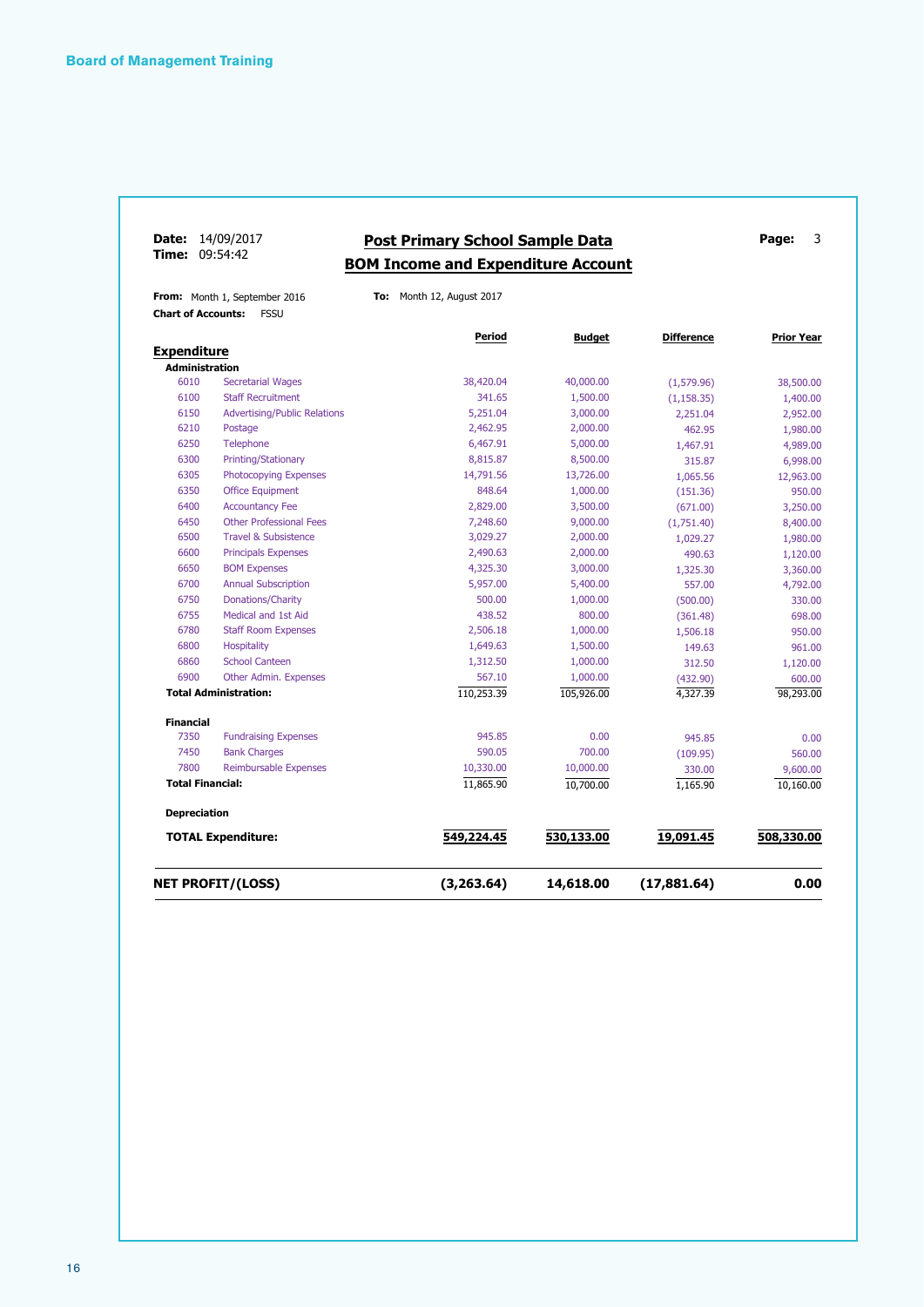### **4. Balance Sheet**

| <b>Date:</b> 12/09/201 |
|------------------------|
| Tima: 20.58.46         |

#### **Date:** 12/09/2017 **Post Primary Secondary Sample Data Page:** 1<br>**POM Balance Sheet Post BOM Balance Sheet**

**Chart of Accounts:** FSSU

|                            |                                                 | Period                 | <b>Prior Year</b>   |
|----------------------------|-------------------------------------------------|------------------------|---------------------|
|                            |                                                 | Brought Fwd - Aug 2017 | Sep 2015 - Aug 2016 |
| <b>Fixed Assets</b>        |                                                 |                        |                     |
| <b>Fixed assets</b>        |                                                 |                        |                     |
| 1400                       | Capital: Land & Buildings                       | 633,215.00             | 620,715.00          |
| 1420                       | Capital: Furniture, Fitt                        | 156,239.00             | 156,239.00          |
| 1430                       | Capital: Dept: Fixed Fittings & Eq              | (39,721.00)            | (39,721.00)         |
| 1460                       | Capital: Computer Equip                         | 27,000.00              | 15,200.00           |
|                            | Total Fixed assets:                             | 776,733.00             | 752,433.00          |
| <b>TOTAL Fixed Assets:</b> |                                                 | 776,733.00             | 752,433.00          |
| <b>Current Assets</b>      |                                                 |                        |                     |
|                            | <b>Debtors and Prepayments</b>                  |                        |                     |
| 1720                       | Prepayments                                     | 8,266.36               | 5,600.00            |
|                            | Total Debtors and Prepayments:                  |                        |                     |
|                            |                                                 | 8,266.36               | 5,600.00            |
| <b>Current Account</b>     |                                                 |                        |                     |
| 1800                       | <b>Current Account</b>                          | 5,854.18               | 35,854.18           |
| 1810                       | <b>Deposit Account</b>                          | 25,000.00              | 25,000.00           |
| <b>Cash Account</b>        | <b>Total Current Account:</b>                   | 30,854.18              | 60,854.18           |
| 1900                       | Petty Cash Account                              | 110.00                 | 90.00               |
|                            | <b>Total Cash Account:</b>                      | 110.00                 | 90.00               |
|                            | <b>TOTAL Current Assets:</b>                    |                        |                     |
|                            |                                                 | 39,230.54              | 66,544.18           |
| <b>Current Liabilities</b> |                                                 |                        |                     |
| <b>Creditors</b>           |                                                 |                        |                     |
| <b>Accruals</b>            |                                                 |                        |                     |
| 2105                       | School Income Received in Advance               | 22,200.00              | 26,500.00           |
| 2150                       | <b>Grants Received in Advance</b>               | 20,200.00              | 19,000.00           |
| 2250                       | <b>PAYE/PRSI Control</b>                        | 5,600.00               | 5,600.00            |
| 2260                       | <b>VAT Control Account</b>                      | 2,700.00               | 1,350.00            |
| 2270                       | <b>RCT Control Account</b>                      | 4,000.00               | 2,000.00            |
|                            | <b>Total Accruals:</b>                          | 54,700.00              | 54,450.00           |
| <b>Current Account</b>     |                                                 |                        |                     |
| <b>Cash Account</b>        | <b>TOTAL Current Liabilities:</b>               | 54,700.00              | 54,450.00           |
|                            |                                                 |                        |                     |
|                            | <b>Current Assets less Current Liabilities:</b> | (15, 469.46)           | 12,094.18           |
|                            | <b>Total Assets less Current Liabilities:</b>   | 761,263.54             | 764,527.18          |
|                            | <b>Capital &amp; Reserves</b>                   |                        |                     |
| <b>Retained Profits</b>    |                                                 |                        |                     |
| 2710                       | <b>Retained Profits</b>                         | 66,000.00              | 66,000.00           |
|                            | <b>Total Retained Profits:</b>                  | 66,000.00              | 66,000.00           |
|                            | <b>Contibution Fixed Assets</b>                 |                        |                     |
| 3900                       | <b>DES Building Grant</b>                       | 435,600.00             | 435,600.00          |
| 3920                       | <b>DES Equipment Grant</b>                      | 262,927.18             | 262,927.18          |
|                            | <b>Total Contibution Fixed Assets:</b>          | 698,527.18             | 698,527.18          |
| Mispostings                |                                                 |                        |                     |
|                            | <b>TOTAL Capital &amp; Reserves:</b>            | 764,527.18             | 764,527.18          |
|                            | <b>Income And Expenditure Account:</b>          | (3, 263.64)            |                     |
|                            |                                                 | 761,263.54             |                     |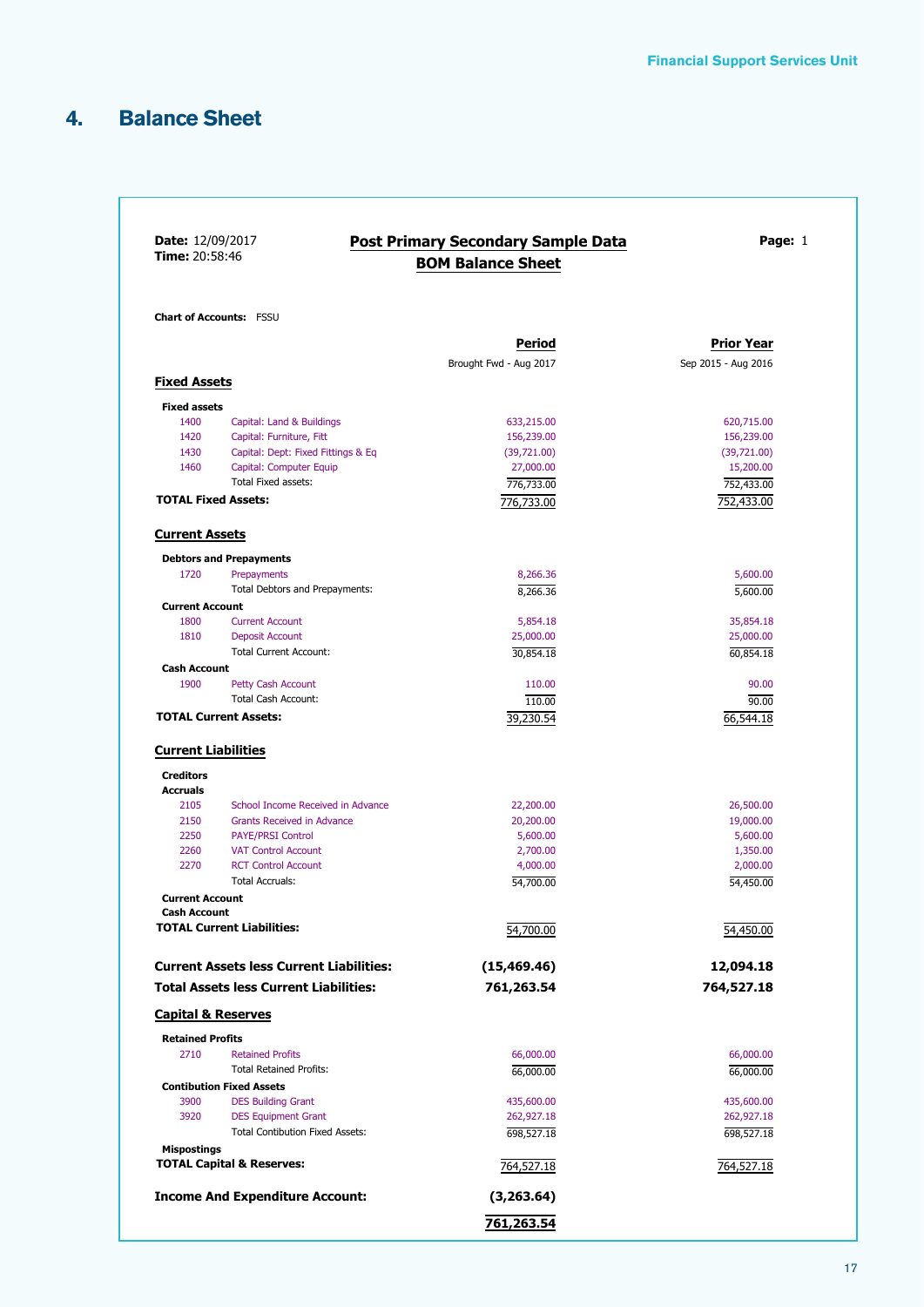### **5. Accruals Report**

| <b>Post Primary School Sample Data</b><br><b>Accruals</b> |      |  |  |
|-----------------------------------------------------------|------|--|--|
| Telephone                                                 | 400  |  |  |
| Bord Gas                                                  | 300  |  |  |
| <b>Office Supplies</b>                                    | 260  |  |  |
| <b>Cleaning Materials</b>                                 | 150  |  |  |
| Computers                                                 | 2500 |  |  |
| Wood works Supplies                                       | 2100 |  |  |
| <b>Total Due</b>                                          | 5710 |  |  |

### **6. Capital Income and Expenditure Accounts**

| <b>Post Primary School Sample Data</b><br><b>Capital Income and Expenditure Report</b> |            |  |  |  |  |
|----------------------------------------------------------------------------------------|------------|--|--|--|--|
| <b>Capital Programme</b>                                                               |            |  |  |  |  |
| <b>Capital Expenditure:</b>                                                            | €          |  |  |  |  |
| A. C & T Cramption                                                                     | 540,000.00 |  |  |  |  |
| School Furniture Supply Company                                                        | 25,000.00  |  |  |  |  |
| <b>Dell Computers</b>                                                                  | 1,500.00   |  |  |  |  |
| <b>Total Capital Expenditure</b>                                                       | 566,500.00 |  |  |  |  |
|                                                                                        |            |  |  |  |  |
| <b>B. Funding to finance Capital Expenditure:</b>                                      |            |  |  |  |  |
| Department of Education and Skills Capital Grants                                      | 700,000.00 |  |  |  |  |
| Parents' Association / Council                                                         | 20,000.00  |  |  |  |  |
| Parents' Contributions                                                                 |            |  |  |  |  |
| Fundraising                                                                            | 20,000.00  |  |  |  |  |
| Other                                                                                  |            |  |  |  |  |
| <b>Total Capital Revenue</b>                                                           | 740,000.00 |  |  |  |  |
| <b>Surplus/Deficit</b>                                                                 | 173,500.00 |  |  |  |  |
| <b>Total Capital Expenditure Outstanding</b>                                           | 185,000.00 |  |  |  |  |

18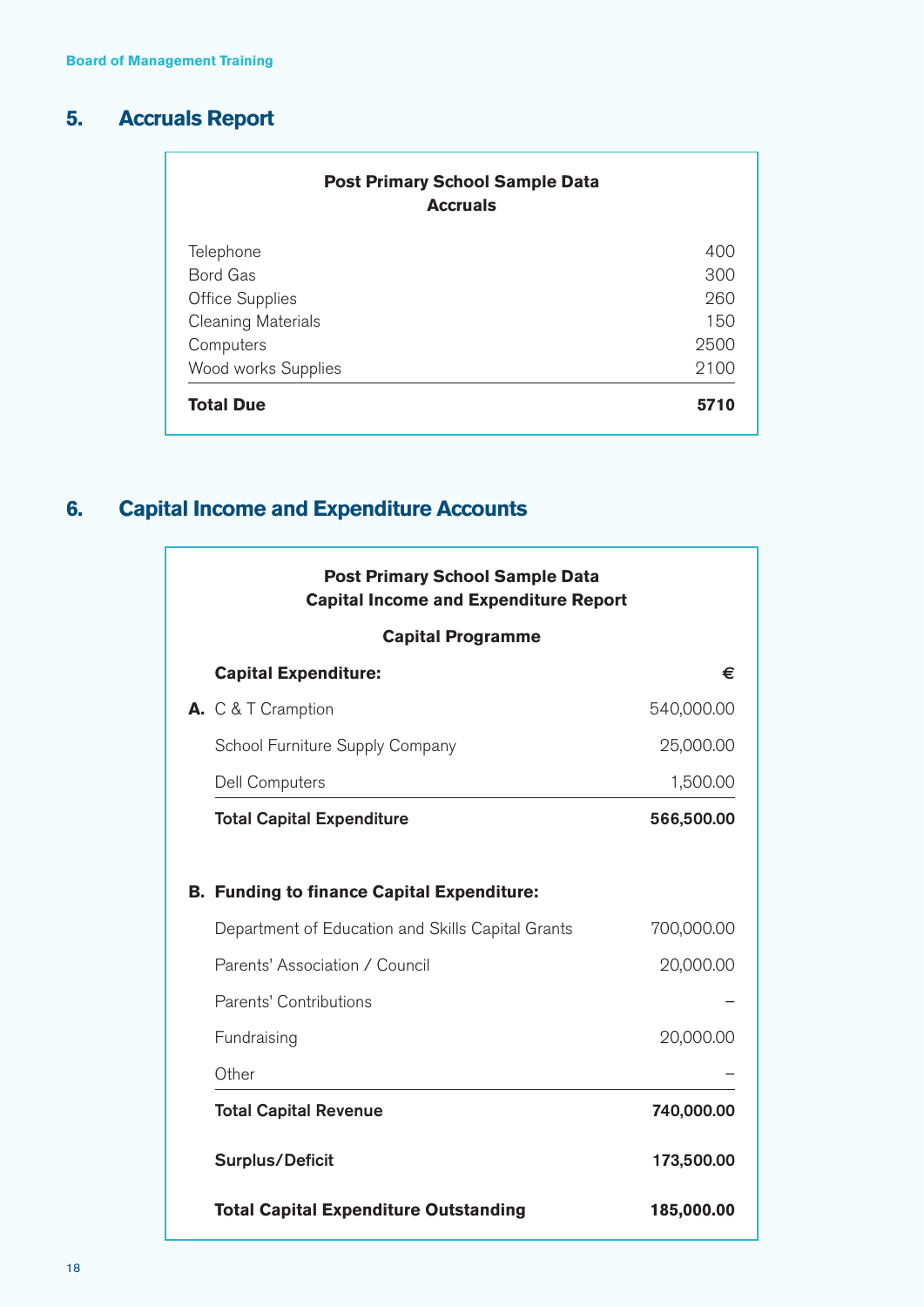### **Grants payable to Non-Fee Paying Voluntary Secondary Schools School year 2016/2017**

1. **Standard Capitation Grant: €**296 per capita less the contribution to teachers' salaries of **€**562 per each Permanent/CID whole time equivalent (WTE) teacher on the DES payroll. The grant is paid in three instalments based on current enrolment:

 September 2016: **€**99 per capita; January 2017: **€**99 per capita; April 2017: **€**99 per capita.

 N.B. Where the school's enrolment increases or decreases, the September and January payments are calculated on 2015/2016 enrolment and the full adjustment for current year enrolment is applied to the April payment.

- 2. **DEIS Grant (DEIS Schools only): €**159 per student x disadvantage rating (usually 30%)
- 3. **Support Services Grant: €**206 per capita in 2016 and **€**210 per capita in 2017 payable in three instalments in September, January and April. The minimum grant payable for 2017 is set at **€**42,000.

#### 4. **Grants for Secretaries:**

- a) Basic Secretarial Grant **€**37 per capita in 2016 and **€**38 per capita in 2017. The maximum grant payable for 2017 is set at **€**13,300.
- b) SSSF Secretary Grant **€**25 per capita in 2016 and **€**25.50 per capita in 2017. The minimum grant payable for 2017 is set at **€**5,100 and the maximum grant is set at **€**8,925.

 (School secretaries employed under the 1978 scheme are paid directly by the DES and therefore any such school is not entitled to the secretarial grants above regardless of its enrolment figure. However, if this secretary resigns/retires the school will be paid a grant based on enrolment figure subject to a maximum of 350).

#### 5. **Grants for Caretakers:**

- a) Basic Caretaker Grant **€**31 per capita in 2016 and **€**31.50 per capita in 2017. The maximum grant payable for 2017 is set at **€**11,025.
- b) SSSF Caretaker Grant **€**19 per capita in 2016 and **€**19.50 per capita in 2017. The minimum grant payable for 2017 is set at **€**3,900 and the maximum grant is set at **€**6,825.

To qualify for the **Basic Secretary or Caretaker Grants** a school must have an enrolment figure of at least 200 pupils. The grant is calculated by multiplying the enrolment figure by the rate per capita up to a maximum of 350 pupils. If a school subsequently falls below the 200 enrolment figure the grant is paid on the enrolment figure x rate.

The **SSSF Caretaker/Secretary Grants** are paid to schools receiving either of the above mainstream grants. A school in receipt of the Secretary Grant will receive the SSSF – Secretary Grant and a school in receipt of the Caretaker Grant will receive the SSSF – Caretaker Grant. Each eligible school will receive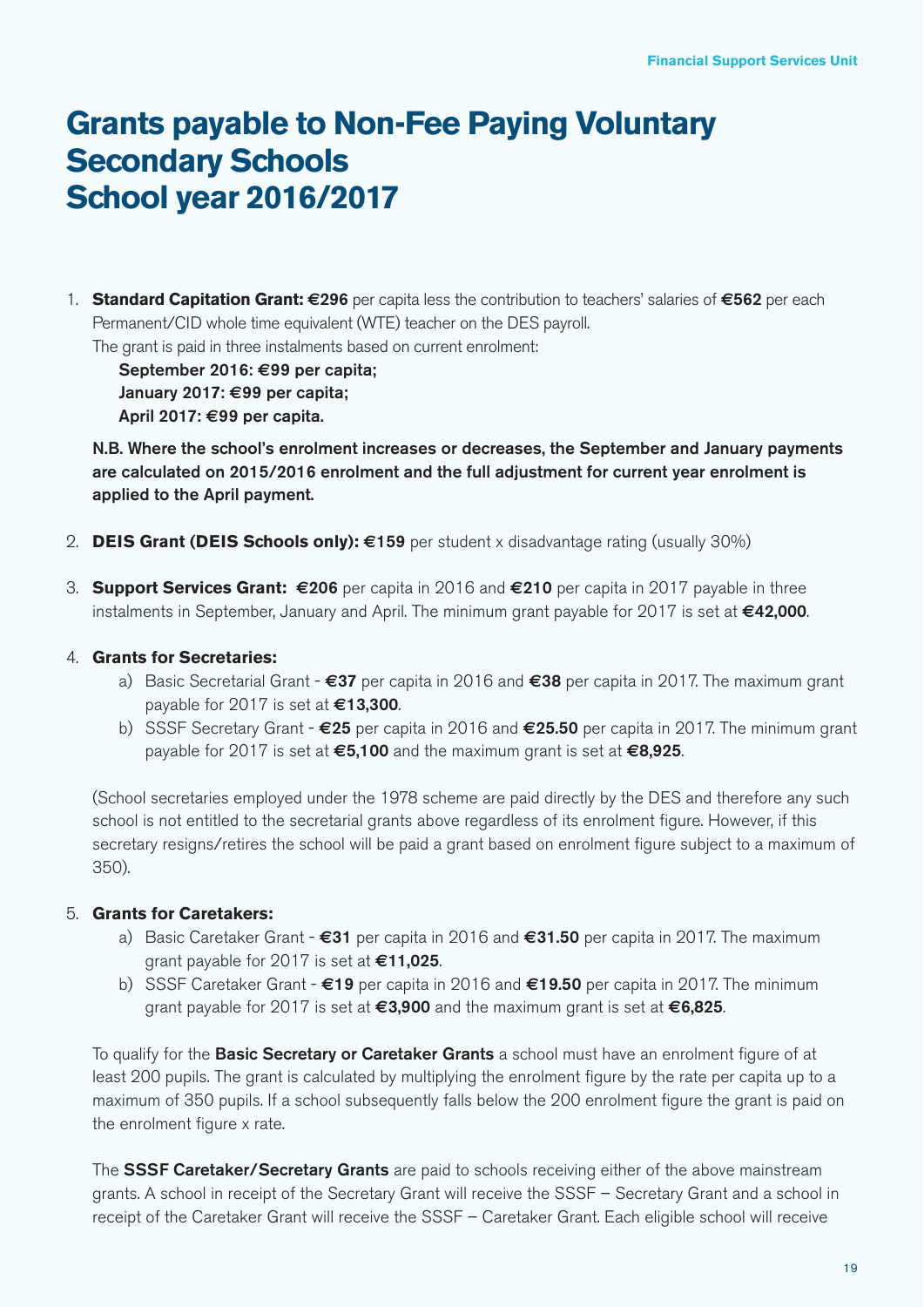a minimum grant based on 200 pupils up to a maximum based on 350 pupils. Schools with enrolments between 200 and 350 will be paid on a pro rata basis.

 Schools that have never reached a minimum enrolment figure of 200 pupils, and therefore are not in receipt of the Caretaker or Secretary grants, are still entitled to the SSSF Caretaker (€19.50 per student for 2017) and SSSF Secretary (€25.50 per student for 2017) grants at the minimum grant of 200 x Rate.

#### 6. **Tuition Grants**

- a) Transition Year Grant: **€**95 per student in Transition Year
- b) Leaving Certificate Applied Grant: **€**151 per student in LCA
- c) Junior Certificate Schools Programme: **€**60 per student in First Year JCSP
- d) Physics and Chemistry: **€**13 per student taking Physics and/or Chemistry in 5th and 6th Year.
- 7. **Book Grant: €**24 per student in non-DEIS schools and **€**39 per student in DEIS schools.
- 8. **Grant Special Needs Class:** A grant of **€**191 per capita is payable in respect of students psychologically assessed as having a mild or moderate learning disability and who participate in a special class group with an officially sanctioned resource teacher.
- 9. **Irish and Bi-Lingual Grants: €**103 per student where all subjects are taught through Irish and **€**84 where at least four subjects are taught through Irish.
- 10. **Grant for Traveller** students is **€**201 per student.

#### 11. **Supervision/Substitution Scheme Funding:**

 Where a teacher has opted out of Supervision and Substitution Scheme, an amount equivalent to the supervision and substitution allowance has been allocated to the teacher's school for the provision of supervision and substitution duties. This grant cannot be used to pay full-time teachers or teachers who have opted out of the Scheme for supervision and substitution on a casual/ non-pensionable basis.

 The school will receive €1,769 per annum for teachers employed pre -1 January 2011 and €1,592 for teachers employed post- 31st December 2010 who opted out of the scheme.

- 12. **Capital Grants:** With prior Trustee approval, the Board of Management may seek capital funding from the Department of Education and Skills under the following categories:
	- New building and Extensions
	- Extensive refurbishment/conversion works (over €500,000)
	- Improvement works (under €500,000)
	- Emergency Works (See Circular 18/2011)
	- Temporary accommodation
	- Health and Safety

Application forms for Capital Grants (Form SLE) and Emergency Works should be downloaded from the Department of Education and Skills website www.education.ie under School Planning/Building, Post-Primary.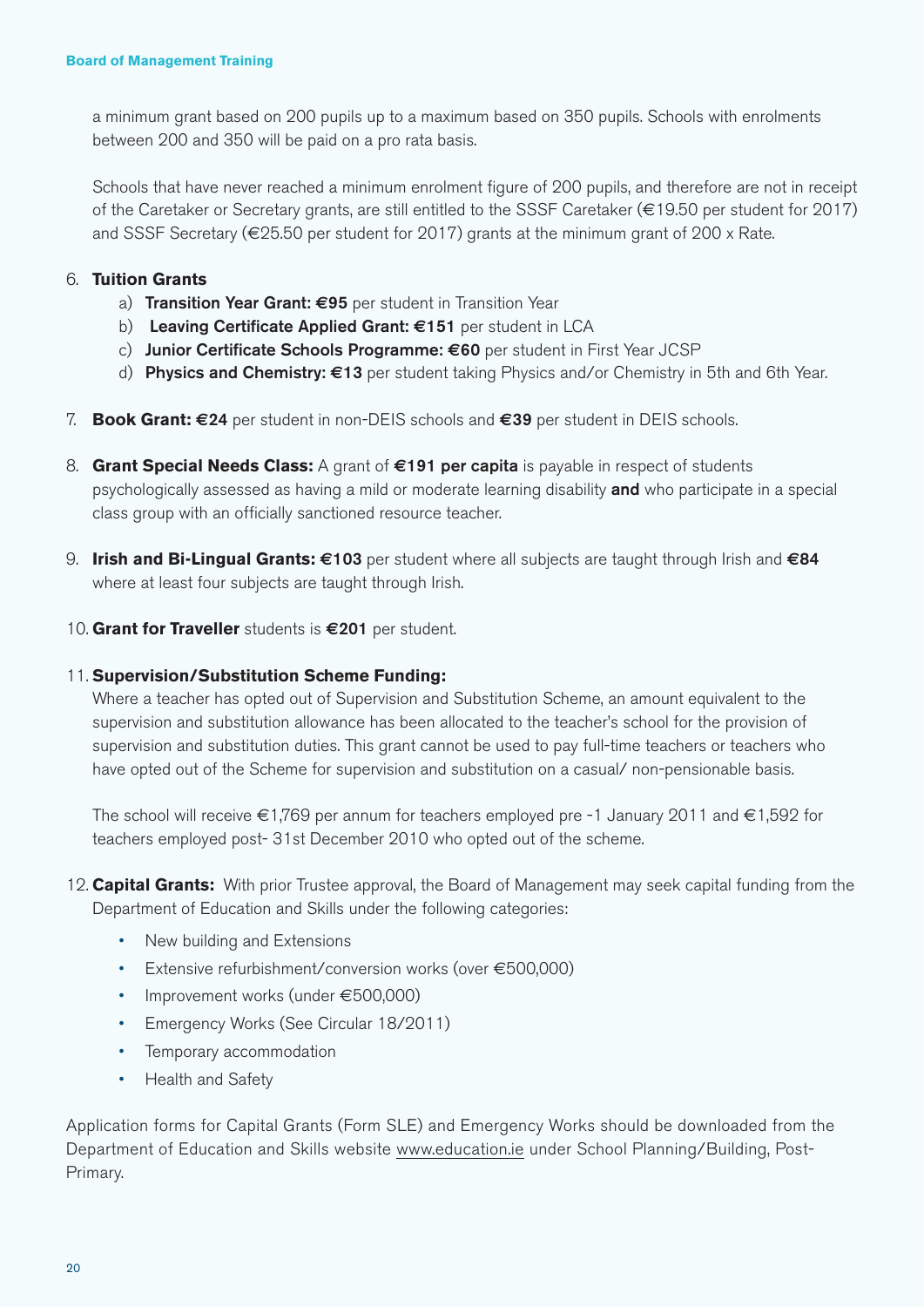## **Summary of Grants Payable 2016/2017**

| <b>No</b>       | <b>Grant Description</b>                                                                                                       | <b>Rate per Student</b>                    | Instalments                  | <b>Payment Due</b> | <b>Notes</b>                                                                               |
|-----------------|--------------------------------------------------------------------------------------------------------------------------------|--------------------------------------------|------------------------------|--------------------|--------------------------------------------------------------------------------------------|
|                 | <b>Capitation</b> Standard Rate                                                                                                | €296                                       | 3                            | Sept/Jan/Apr       | €562 per PWT/CID deducted from<br>total for school basic salary                            |
| $\overline{2}$  | <b>DEIS Grant</b><br><b>DEIS (Delivering Equality Of</b><br><b>Opportunity In Schools)</b>                                     | €159 $x$<br><b>Disadvantaged</b><br>Rating | $\mathbf{1}$                 | Dec                | Payable only to schools classified as<br><b>DEIS</b>                                       |
| 3               | <b>Support Services Grant</b>                                                                                                  | 2016: €206<br>2017: €210                   | 3                            | Sept/Jan/Apr       | Minimum for $2017 - 642,000$                                                               |
| 4               | <b>Secretary</b>                                                                                                               | 2016: €37<br>2017: €38                     | 3                            | Sept/Jan/Apr       | Schools not in 1978 scheme<br>Min. enrolment - 200<br>Maximum for 2017 €13,300             |
| 5               | <b>Secretary - School Services</b><br><b>Support Fund (SSSF)</b>                                                               | 2016: €25<br>2017: €25.50                  | 3                            | Sept/Jan/Apr       | Schools not in 1978 Scheme.<br>Minimum for 2017 - €5,100<br>Maximum for 2017 - €8,925      |
| 6               | <b>Caretaker</b>                                                                                                               | 2016: €31<br>2017: €31.50                  | 3                            | Sept/Jan/Apr       | Minimum enrolment - 200<br>Maximum for 2017 - €11,025                                      |
| 7               | <b>Caretaker- School Services</b><br><b>Support Fund (SSSF)</b>                                                                | 2016: €19<br>2017: €19.50                  | 3                            | Sept/Jan/Apr       | Payable to all schools<br>Minimum for 2017 - €3,900<br>Maximum for 2017 - €6,825           |
| 8               | <b>Transition Year</b>                                                                                                         | €95                                        | $\mathbf{1}$                 | Jun                |                                                                                            |
| 9               | <b>Leaving Cert Applied</b>                                                                                                    | €151                                       | $\mathbf{1}$                 | Jun                |                                                                                            |
| 10              | Junior Cert Schools Programme                                                                                                  | €60                                        | $\mathbf{1}$                 | Jun                | 1st Year JCSP only                                                                         |
| 11              | <b>Physics and Chemistry</b>                                                                                                   | €13                                        | $\mathbf{1}$                 | Jun                | Per student in 5th and 6th Year<br>Physics and/or Chemistry                                |
| 12 <sup>°</sup> | <b>Special Needs Grant for students</b><br>with mild/moderate learning<br>disability                                           | €191                                       | $\mathbf{1}$                 | Dec                | For students who participate in<br>special class group with sanctioned<br>resource teacher |
| 13              | <b>Non-DEIS Schools</b><br><b>Book Grant</b><br><b>DEIS Schools</b>                                                            | €24<br>€39                                 | $\mathbf{1}$                 | Jun                | Book grant paid in June 2017 is<br>for 2017/2018 school year                               |
| 14              | <b>Traveller Grant</b>                                                                                                         | €201                                       | $\mathbf{1}$                 | Nov                |                                                                                            |
| 15              | <b>Bi-Lingual</b> (all subjects through Irish)<br>or (min 4 subjects through Irish)                                            | €103<br>or<br>€84                          | $\mathbf{1}$<br>$\mathbf{1}$ | May                |                                                                                            |
| 16              | <b>Supervision and Substitution Grant</b><br>Pre Jan 1, 2011 teachers<br>For teachers joining the scheme<br>after Dec 31, 2010 | €1,769<br>€1,592                           |                              |                    |                                                                                            |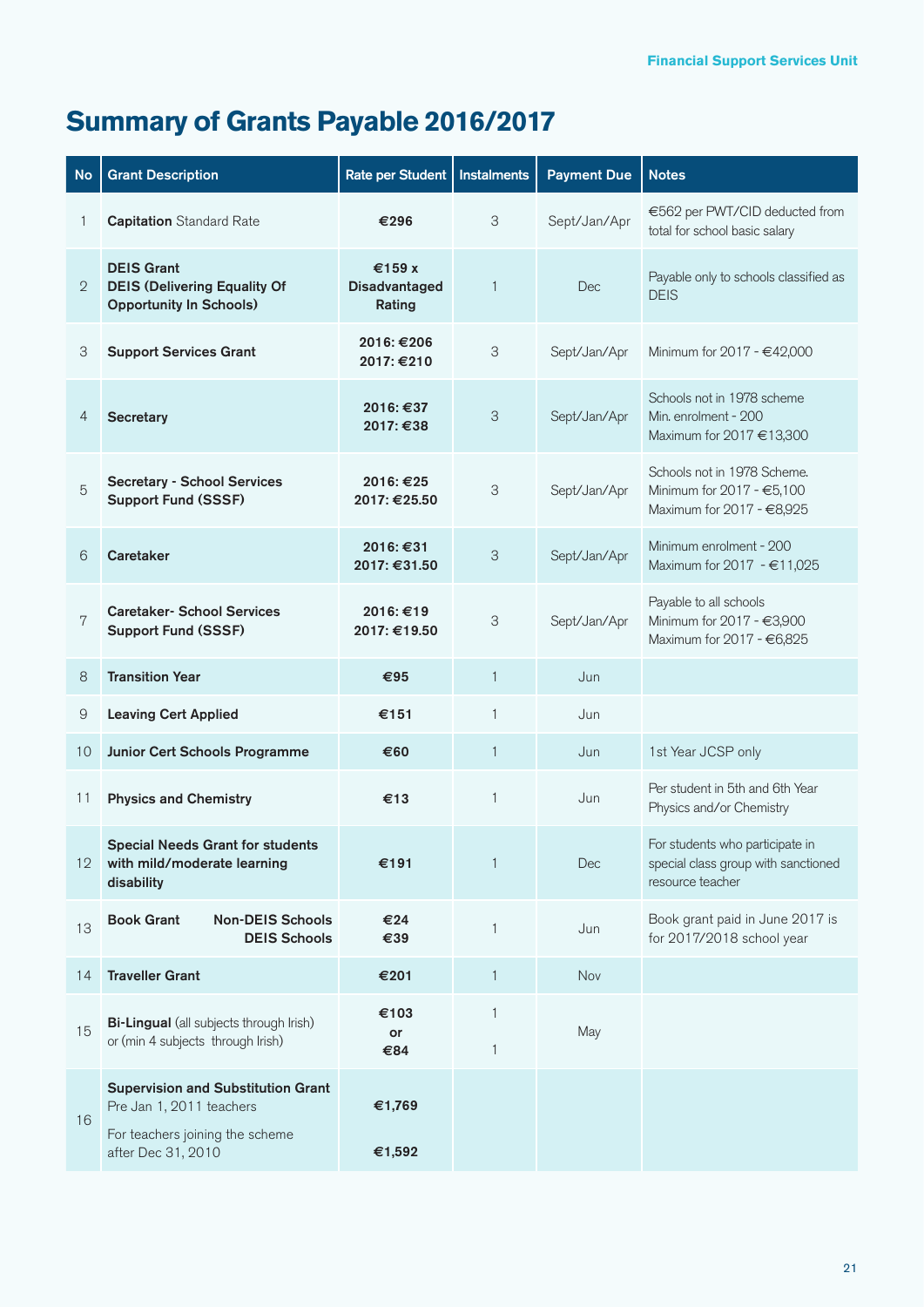## **Online Claims System Guidelines**

#### **1. Introduction**

 The Department of Education and Skills have issued Circular 0024/2013 'Operational Guidelines for Boards of Management and Staff designated to operate the Online Claims system in recognised primary and post primary schools.' The purpose of this Circular is to update school management authorities and staff on the procedures and recommendations regarding the operation of the On Line Claims System (OLCS). The procedures and recommendations outlined shall be implemented at all times.

 This Financial Guideline outlines the details of the Circular highlighting new requirements in relation to security and reporting.

#### **2. Security Procedures**

Persons authorised to use OLCS must:

- a) keep their User ID, password, email address and other information secure at all times and not disclose them to anybody including other members of staff.
- b) not reveal passwords to a third party.
- c) logout of OLCS before leaving a computer unattended.
- d) not authorise any computer programme to remember their security details.

 The Esinet site is a secure site and as a security measure, if the OLCS application has not been used for more than thirty minutes, it will automatically log the user out of the system.

 If login details are lost or forgotten it will be necessary to authenticate the details provided when first registered on OLCS when requesting new login details.

#### **3. Role of Boards of Management**

Boards of Management:

- a) have a responsibility to ensure that at school level the integrity of the system is maintained at all times.
- b) should formally approve the roles of personnel involved in the On-line Claims System.
- c) must ensure on an ongoing basis that under no circumstances should the same person in a school undertake the role of Data Entry and Approver.
- d) should ensure that supporting documentation in relation to the data input on OLCS is retained securely in the school with the relevant personnel records i.e. medical certificates, attendance at in-service/incareer courses and applications forms for Board approved leave.

 A short report should be read into the minutes of every Board of Management meeting listing the names of all substitutes and part-time teachers for whom claims have been made on the OLCS system since the last board meeting.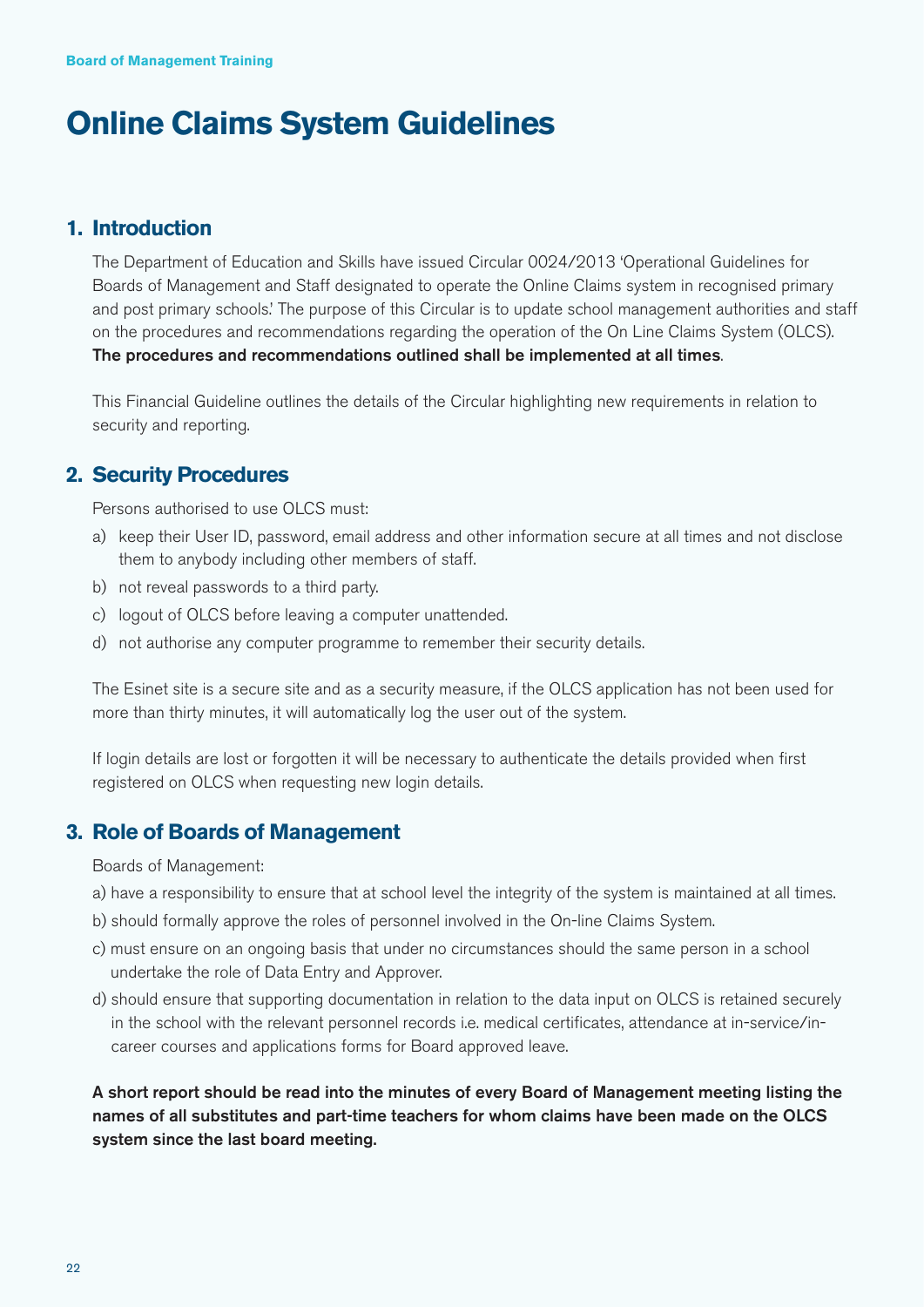#### **4. OLCS Roles**

 There are four distinct roles assigned to personnel at school level to operate OLCS. These roles are as follows:

#### a) Data Entry

 The role of the person with responsibility for Data Entry is to input the data i.e. input the details of absences of staff members, claims for casual and non-casual staff members and other details to the system.

 The role of the Data Entry person is a distinct role and under no circumstances should the same person undertake a dual role on OLCS.

The Data Entry person should not be a person employed as a special needs assistant in the school.

#### b) First Approver

 The role of the First Approver is to verify that the data input by the Data Entry person is correct and to approve the data.

The Approver should always ensure that:

- i) details and in particular the bank account details of teachers and special needs assistants are input correctly to the system.
- ii) a copy of the Staff Member Set up Form is signed by the staff member and a copy retained by the school in the staff member's personnel file.
- iii) the terms of Department Circulars relating to vetting, teacher registration, membership of single pension scheme etc are being complied with when claims are being made.
- iv) supporting documentation e.g. medical certificates and application forms for leave absences etc. have been obtained from the staff member and approved by the Board of Management where necessary prior to recording the leave details on OLCS.
- v) all absences are recorded on OLCS whether substitutable or not.

#### c) Second Approver

 The role of the second Approver is to approve the leave/claims in respect of the first Approver's absences and can also approve data entered by the Data Entry person.

#### d) Local Administrator

 The Local Administrator is an additional role assigned to the first approver in the school and his/her role is to re-assign data entry roles within the school and to set up new data entry users.

 To set up a new approver the "Approver Change Request Form" should be downloaded from the Landing Page on OLCS, completed and posted to the Department of Education and Skills.

The new user ID and password is then issued to the Approver by return of post.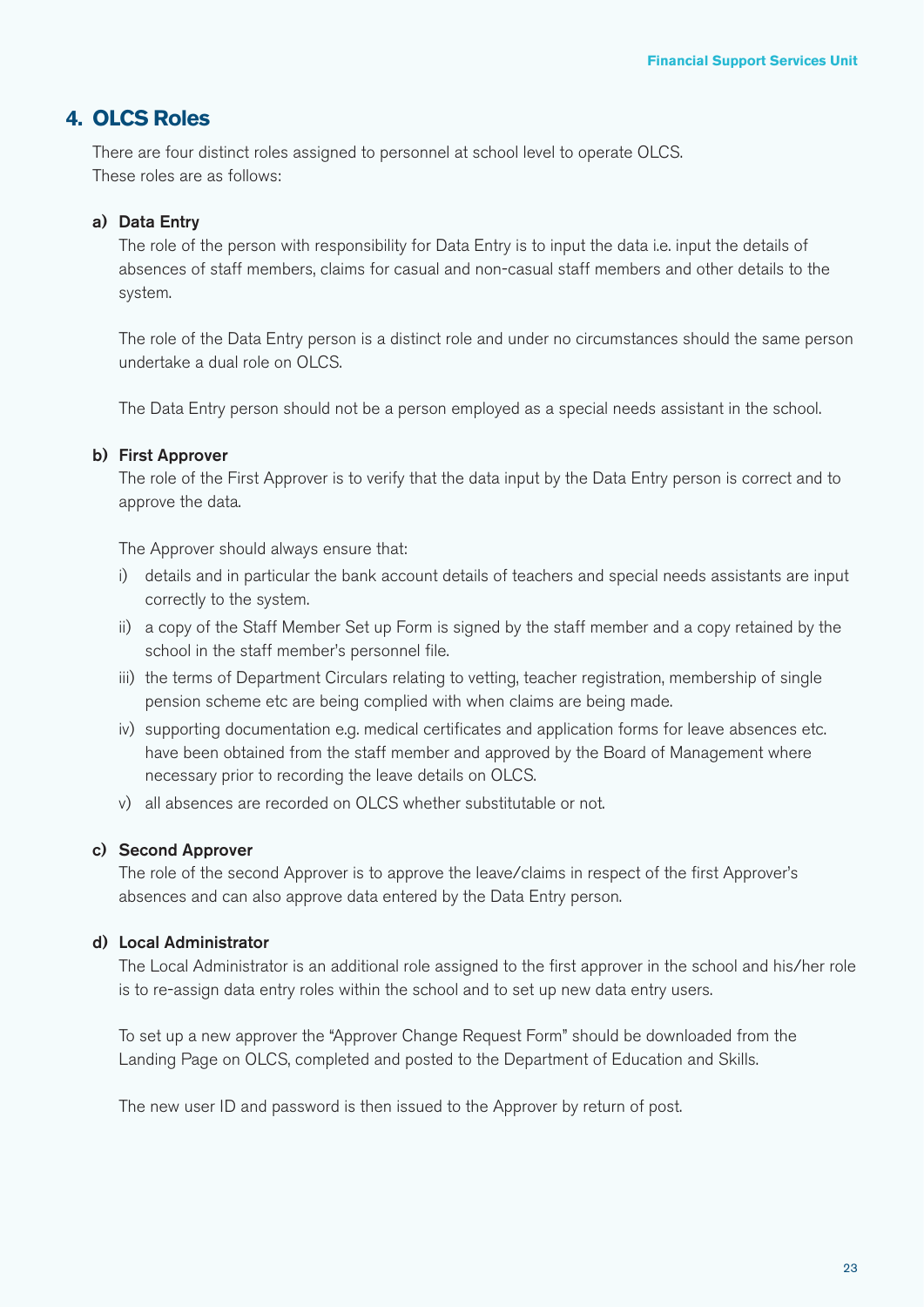#### **5. Resetting of passwords**

 An automated system is now available that enables school users to reset their own passwords. It is important that school users record their email address when logging in to use the automated system. This email address should only be used by the registered user.

#### **6. Reports**

There is a facility on OLCS to print reports.

 If a staff member requires details of their absences the relevant report should be generated, printed and given to the staff member.

 A report on all absences recorded on the OLCS should be supplied to each staff member at intervals recommended by the Board of Management of the school but at least one report should be produced in each school term. Each staff member should sign the absence report and a copy to be retained in the school.

#### **7. Audit Trail**

 As with all computerised systems an audit trail of records and the dates and times of transactions are maintained on the system.

 The Department is obliged to refer to An Garda Síochána, any fraudulent claims for payment in respect of Substitution or Part-time hours or any falsified records with regard to leave of absence. In these circumstances it will be a matter for An Garda Síochána to determine what action, if any, should be taken and consequently may result in a criminal prosecution.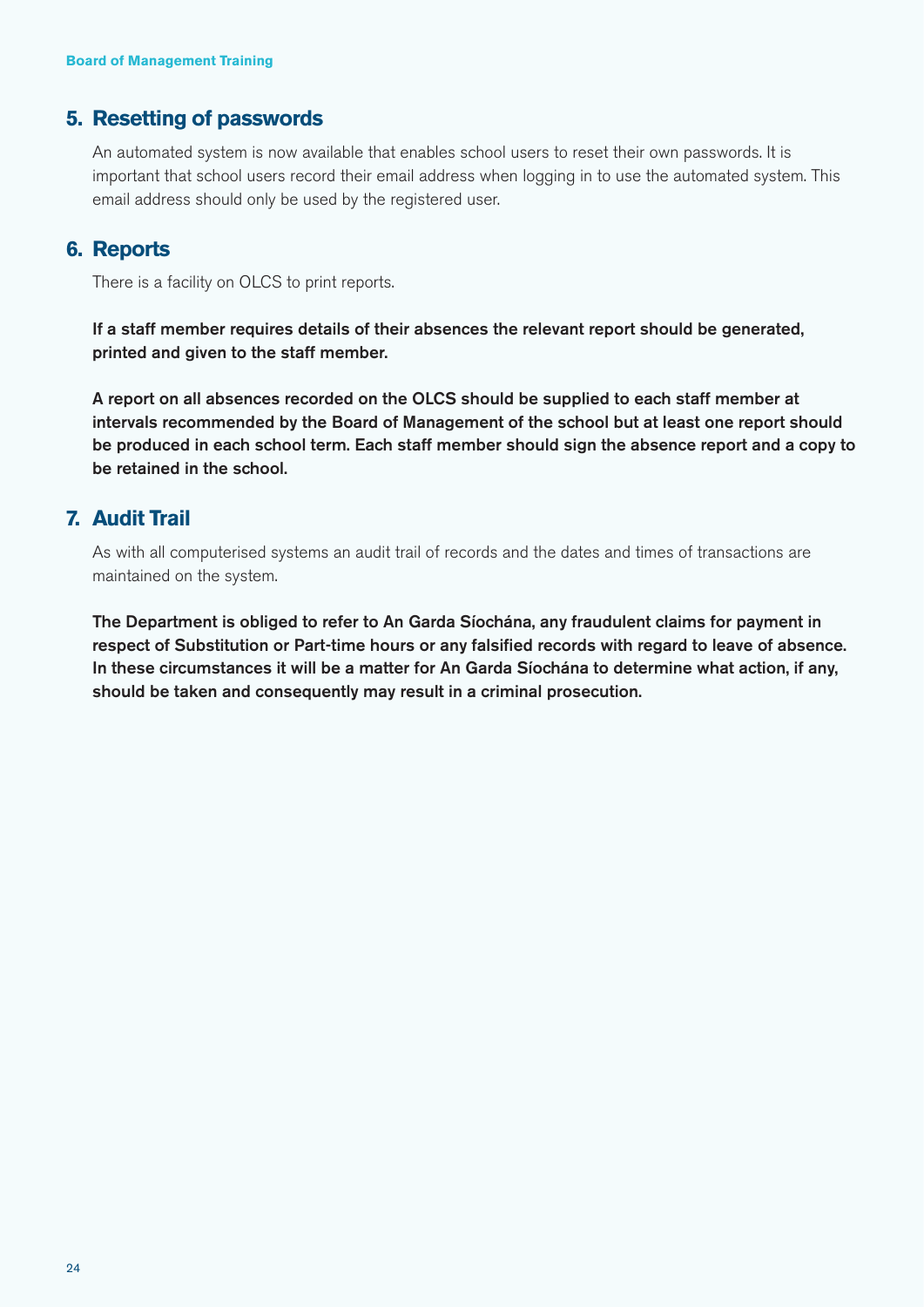## **Revenue Compliance**

### **PAYE/PRSI**

The Board of Management is the legal employer of all staff in the school. The Board of Management is responsible for ensuring all their employees receive certain basic employment rights. These rights are governed by detailed employment legislation. As the legal employer the Board of Management is responsible for ensuring that all payments made by the school comply with PAYE regulations.

The following is a summary of the Board of Management's responsibilities in relation to Revenue compliance:

- Make deductions at source of Income Tax, USC and PRSI from payments made to employees and an obligation to remit deductions to Revenue.
- Ensure all payments made to employees are Revenue compliant.
- Keep and maintain, in paper or electronic format, a register of all employees.
- Notify Revenue of all new employees in the school.
- Submission of P45's to Revenue when employees cease employment with the school.
- Determine the employment status of an individual i.e. is the person an employee or are they self-employed.
- Filing and payment of all Revenue payroll returns on time.

### **RCT, Reverse Charge VAT**

A school Board of Management, in its capacity as a body established by statute and funded wholly or mainly from funds provided by the Oireachtas, is designated as a "Principal Contractor".

This means that a board of management is responsible for complying with RCT requirements and VAT returns when making payments to the building contractor. In addition, the Revenue has introduced a mandatory electronic RCT system with effect from January 1, 2012 for all principal contractors. From that date all filings and notifications to Revenue by a principal contractor must be done through the Revenue Online (ROS) system.

Under section 20 of the Finance Act 2011, new regulations have been introduced which affect the tax treatment of payments to contractors engaged by schools on "Construction operations".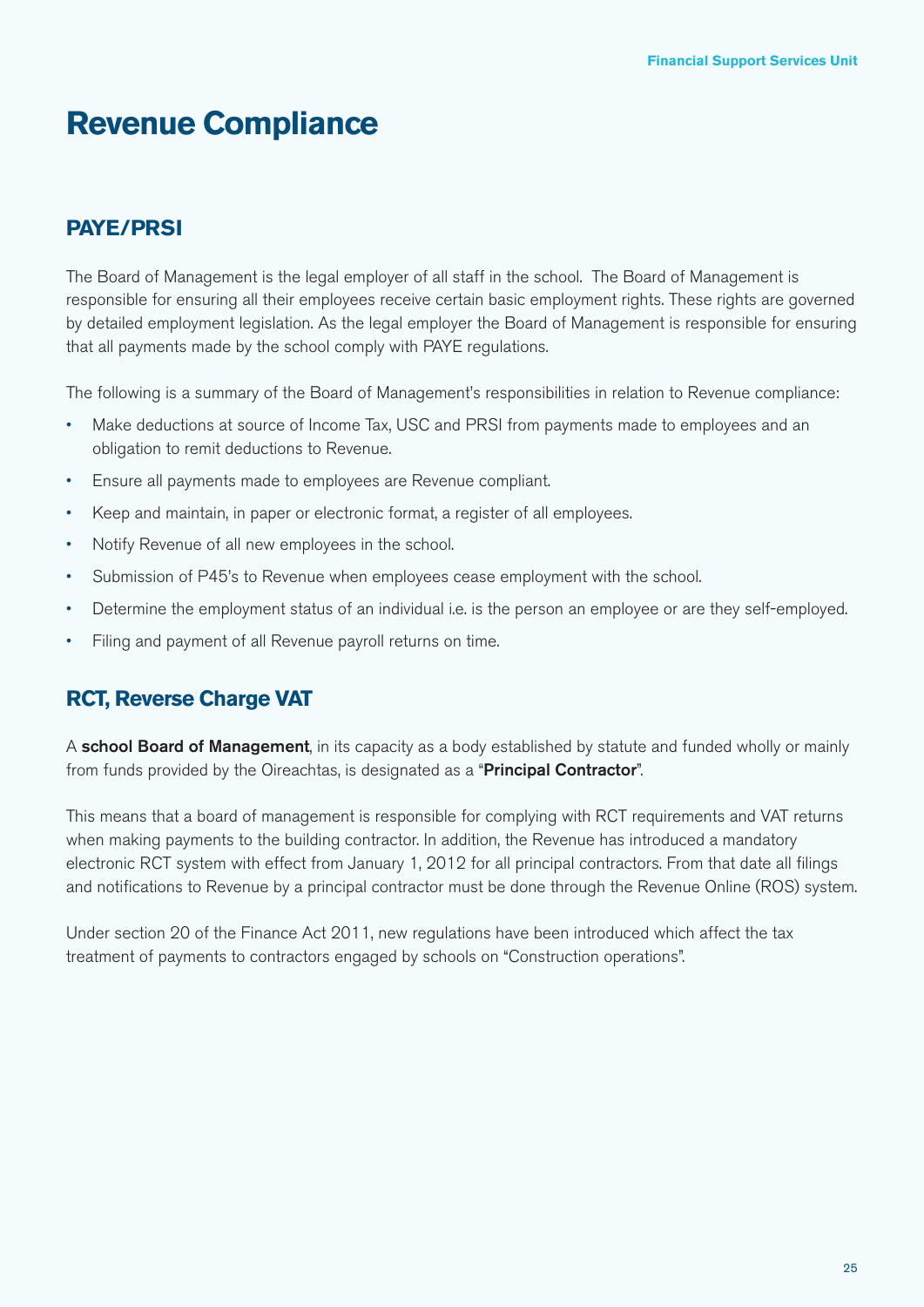Construction operations" means operations of any of the following descriptions:

- a) The construction, alteration, repair, extension, demolition or dismantling of buildings or structures;
- b) The construction, alteration, repair, extension or demolition of any works forming, or to form, part of the land, including walls, road-works, power lines, telecommunication apparatus, aircraft runways, docks and harbours, railways, inland waterways, pipelines, reservoirs, water mains, wells, sewers, industrial plant and installations for purposes of land drainage;
- c) The installation in any building or structure of systems of heating, lighting, air-conditioning, soundproofing, ventilation, power supply, drainage, sanitation, water supply, burglar or fire protection;
- d) The installation in or on any building or structure of systems of telecommunications;
- e) The external cleaning of buildings (other than cleaning of any part of a building in the course of normal maintenance) or the internal cleaning of buildings and structures, in so far as carried out in the course of their construction, alteration, extension, repair or restoration;

Operations which form an integral part of, or are preparatory to, or are for rendering complete such operations as are described in paragraphs (a) to (d), including site clearance, earth-moving, excavation, tunnelling and boring, laying of foundations,

#### Relevant Contracts Tax (RCT)

Relevant Contracts Tax (RCT) is a tax regime which applies to construction contracts where the tax is deducted from payments due to a sub-contractor by the principal contractor. The rates of RCT are either 0%, 20% or 35%.

#### **1. Relevant Contracts Tax (RCT)**

- RCT is a withholding tax operating in the construction sector since the 1970s
- School boards of management are classified as principal contractors for RCT
- All schools should be registered for RCT whether or not a contract is imminent
- RCT must be operated by a **principal contractor** making **relevant payments** to a sub-contractor under a relevant contract
- A relevant contract refers to the construction, alteration, repair, extension, demolition or dismantling of buildings and structures. It includes contracts of all sizes involving construction, repair or alteration.
- Maintenance only contracts are not included Contracts involving maintenance and repair are included
- RCT is an electronic system processed through ROS and its key features are:
	- Contract Notification
	- **•** Payment Notification
	- **•** Deduction Authorisation
	- **•** Deduction Summary/Return
	- Payment of RCT due by 23rd of month after the period covered by the return
- RCT -Reverse charge rules do not apply to payments to
	- **n** architects
	- **quantity surveyors**
	- **n** engineers or
	- $\blacksquare$  design teams
- It does not apply to Professionals within the construction industry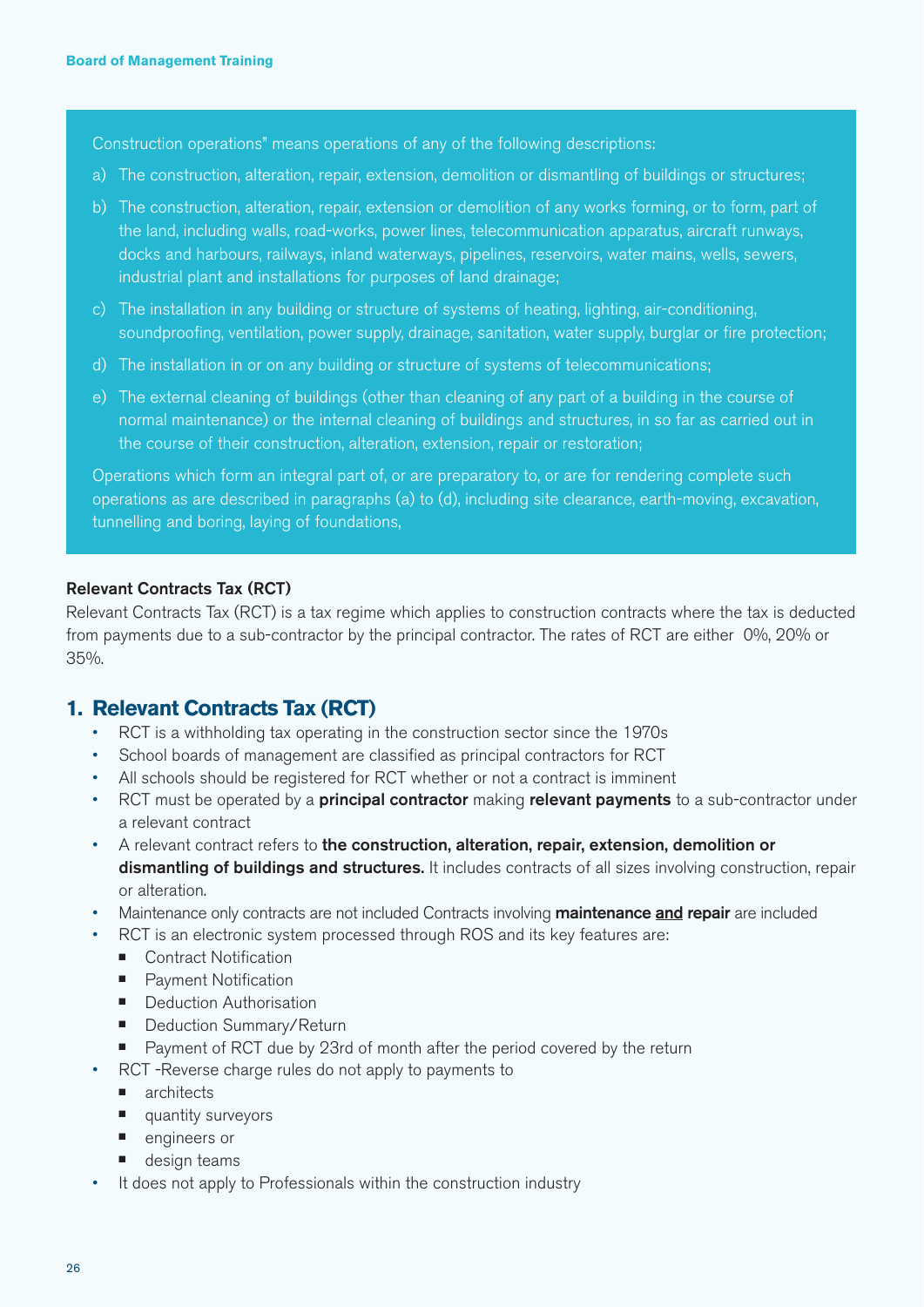#### VAT Reverse Charge

Where a board receives construction services, other than haulage for hire, it must account for VAT on such services to Revenue. The method of accounting for VAT in such cases is known as reverse charge. In effect, the board, which receives the services, charges itself the VAT that would otherwise be charged by the subcontractor. The board accounts to Revenue for that VAT.

Boards of Management are not entitled to deductibility for VAT incurred, therefore the "VAT on Purchases" figure in the VAT 3 form will be NIL. The VAT payable to Revenue will be the full amount of the VAT arising on the construction services.

Further information is available on our website www.jmb.ie

Guidance Note/Boards of Management/Relevant Contracts Tax/Value Added Tax

#### **2. VAT Reverse Charge**

- Principal contractors must register for VAT to operate the VAT reverse charge on construction
- Sub-contractors should invoice the board of management net of VAT
- The invoice must contain the statement: "VAT on this supply to be accounted for by the Principal Contractor"
- VAT should only be paid to Revenue; VAT is never paid to sub-contractors
- VAT on construction services is calculated at 13.5% and included in VAT 3 Return bimonthly (even 0)
- VAT due is included in VAT 3 return as "VAT on Sales" (T1 only relevant entry)
- A board of management is not entitled to deductibility for VAT incurred
- A separate invoice should be received for supply of goods/services other than construction services
- VAT is included in the normal way on payments to architects/engineers and paid directly to them.
- Annual Return of Trading Details to be filed

#### **If in any doubt contact the local Revenue office.**

#### **The FSSU is available to provide detailed support at any stage of the process.**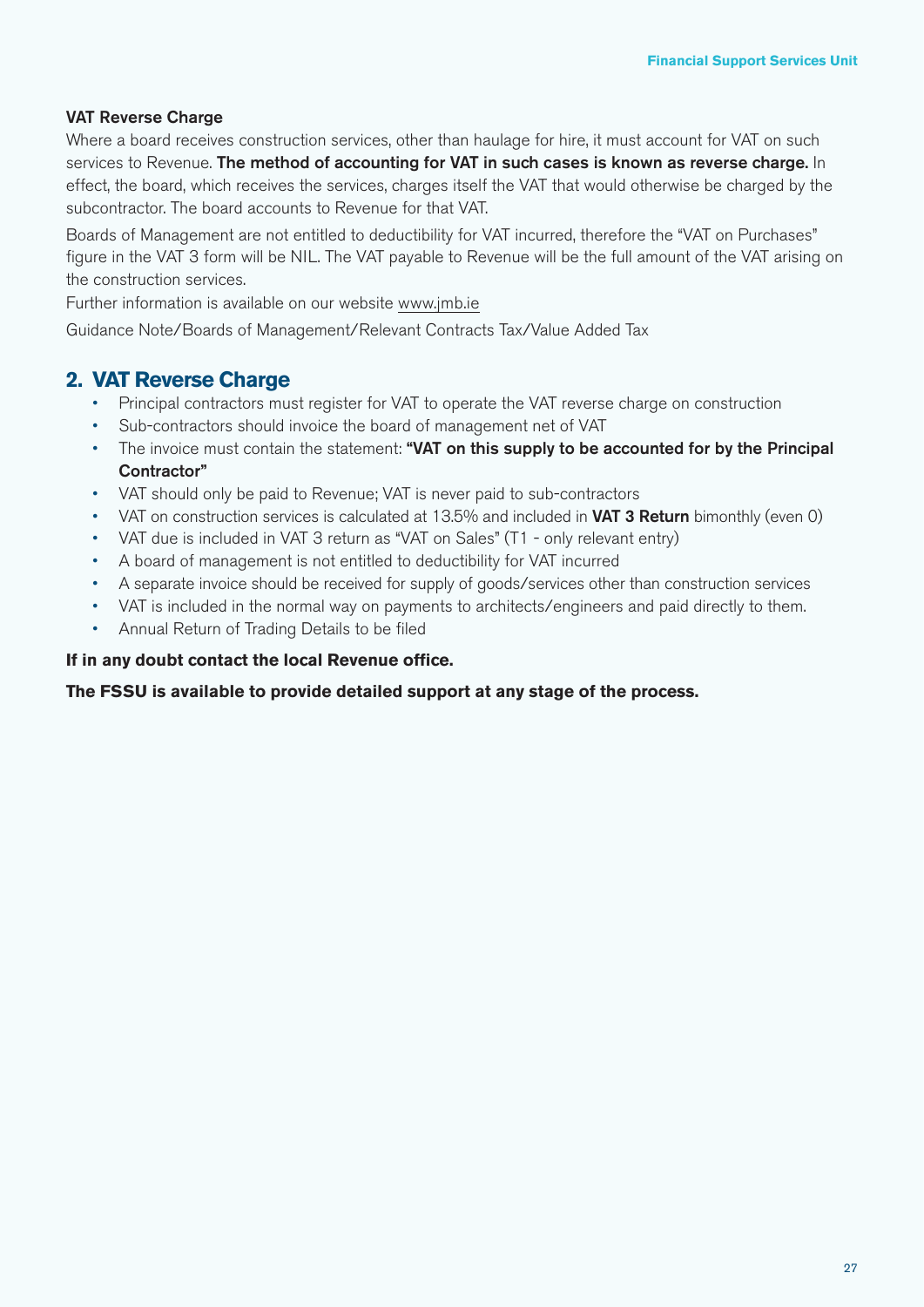## **Preparation and Submission of Annual Financial Accounts**

Education Act 1998 (Section 18) states

"the board shall keep all proper and usual accounts and records of all monies received by it or expenditure of such monies incurred by it and shall ensure that in such year all such accounts are properly audited or certified in accordance with best accounting practice; accounts kept in pursuance of this section shall be made available by the school concerned for inspection by the Minister and by parents of students in the school, in so far as those accounts relate to monies provided in accordance with section 12."

The Department of Education and Skills is very clear that all voluntary secondary schools are required to submit a copy of their annual school accounts each year to ensure compliance with Section 18 of the Education Act 1998. The annual school accounts should be formally adopted by the Board of Management before submission to the school's Patron/Trustees. A representative of the Trustees should sign the declaration on the front page of the accounts before they are submitted to the FSSU.

All voluntary secondary schools who submit their annual accounts to the FSSU will be deemed to be complying with the requirements of Section 18 of the Education Act 1998.

Schools must prepare their accounts using the accruals basis for accounting and present the accounts in the FSSU standard format. External School Accountants/Auditors are required to prepare the accounts in accordance with recognised Standard Accounting Practice.

Adequate resources must be allocated to ensure that proper accounting records are maintained in a timely fashion. The accounting records should be maintained in the school and available to the Principal for the day to day management of the school's finances.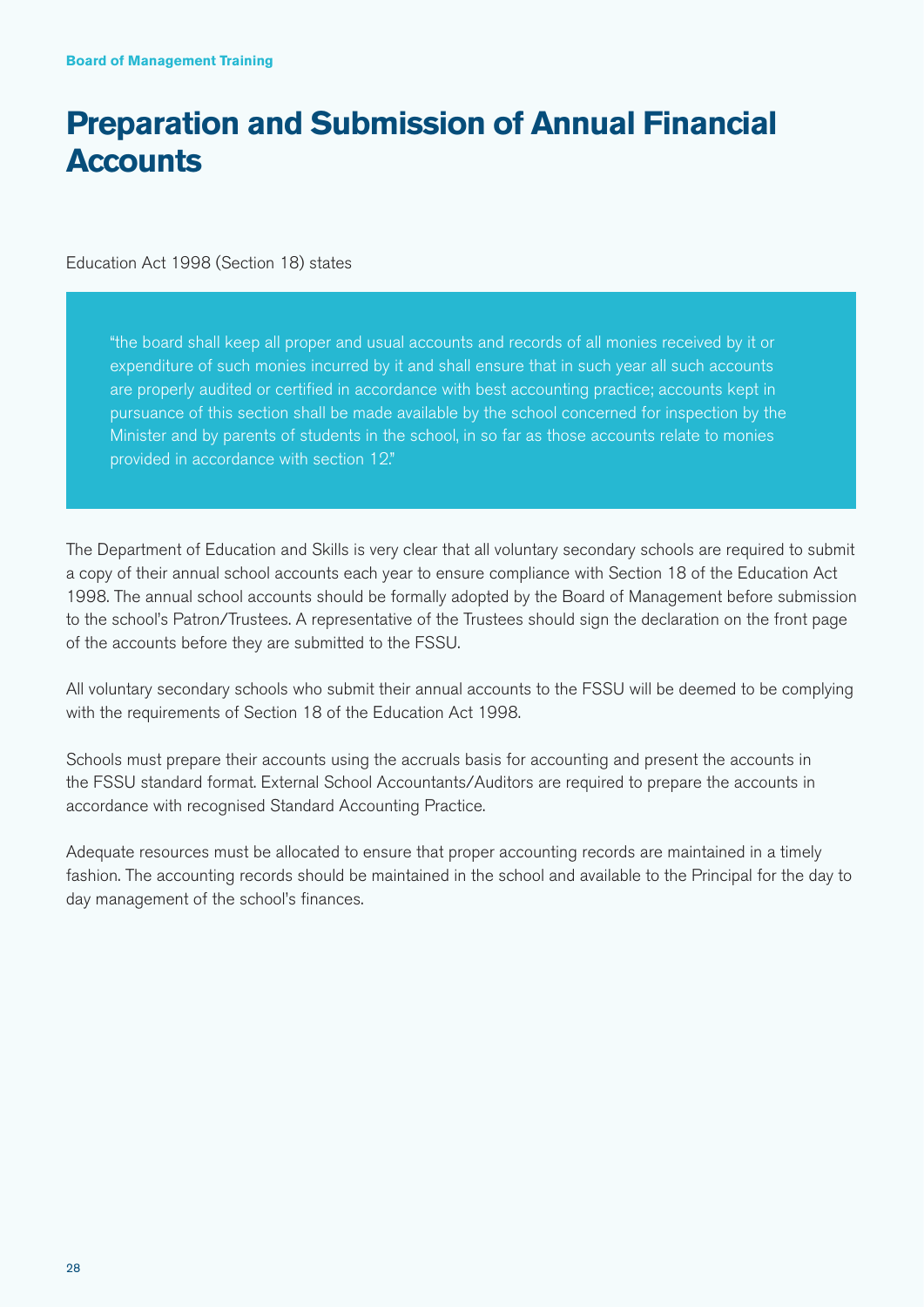| <b>Stages of School Annual Accounts Preparation</b>                                                                                                                                                                                                                                                          | <b>Date Deadline</b>                                             |
|--------------------------------------------------------------------------------------------------------------------------------------------------------------------------------------------------------------------------------------------------------------------------------------------------------------|------------------------------------------------------------------|
| The school supplies all necessary financial information to the External School<br>Accountant/Auditor for the school year ending on the previous August 31st.                                                                                                                                                 | September 30th                                                   |
| The draft annual accounts are returned to the school by the External School<br>Accountant/Auditor.                                                                                                                                                                                                           | November 30th                                                    |
| Once the school Board of Management is satisfied that the accounts are an<br>accurate reflection of the school's financial situation, they are formally ratified by the<br>Board, signed by the Chairperson and one other Board member and then two copies<br>forwarded to the Trustees/Patron for approval. | December 31st or<br>earlier as required by<br>the Trustee/Patron |
| The accounts should be signed by the Trustee/Patron and return one copy of the<br>accounts to the school.                                                                                                                                                                                                    | January 31st                                                     |
| A hard copy of the school's Annual Accounts duly signed by the Board of<br>Management and the Trustees is forwarded to the FSSU.                                                                                                                                                                             | February 28th                                                    |
| Online Accounts Filing-<br>External School Accountants/Auditors are required to access a secure online cloud<br>based system and to input the School's Annual Accounts in Trial Balance format.                                                                                                              | February 28th                                                    |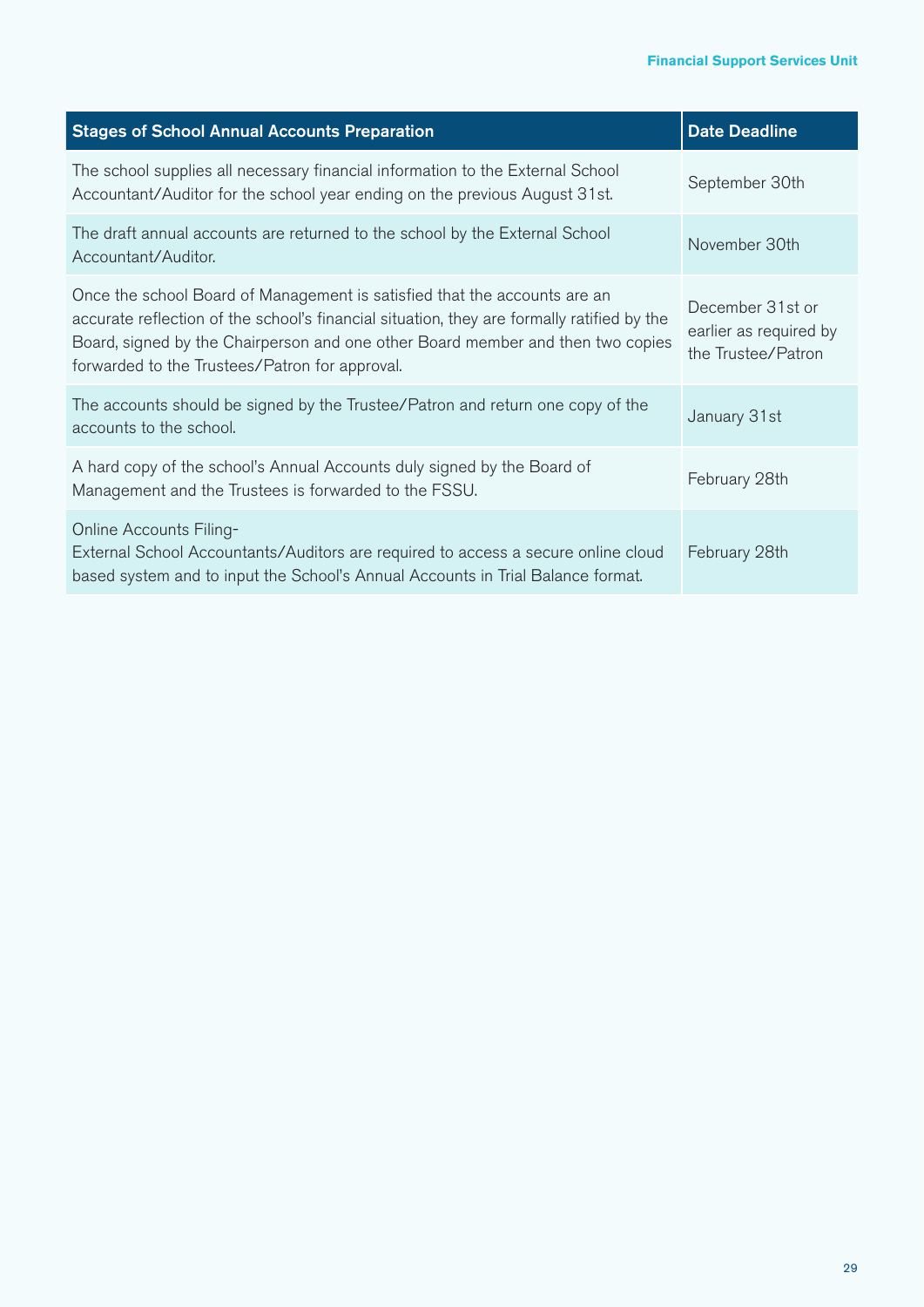## **Financial Report for Parents**

A template to prepare a financial statement for parents is available under the School Finance section of the JMB website.

Your External School Accountant/Auditor will prepare this template.

|                                            | <b>Template</b>                                             |                  |
|--------------------------------------------|-------------------------------------------------------------|------------------|
| <b>St Mary's Secondary School</b>          |                                                             |                  |
|                                            | <b>Financial Report to Parents</b>                          |                  |
|                                            | Summary Financial Statement for the School Year 20XX/20XX   |                  |
| Income                                     |                                                             | €                |
| Department of Education and Skills Funding |                                                             | 0                |
| <b>Other State Funding</b>                 |                                                             | 0                |
| School Income                              | Parent contributions                                        | 0                |
|                                            | Rental School Property                                      | 0                |
|                                            | Fundraising                                                 | 0                |
|                                            | Parents association                                         | 0                |
|                                            | Other Income                                                | 0                |
| <b>Total Income</b>                        |                                                             | $\boldsymbol{0}$ |
| Expenditure                                |                                                             |                  |
|                                            | Education Expenditure Classroom Materials and Teaching Aids | 0                |
|                                            | All Other Education Related Expenditure                     | 0                |
| <b>School Maintenance</b>                  | Light, Heat and Power                                       | 0                |
|                                            | Insurance                                                   | 0                |
|                                            | Cleaning and waste disposal                                 | 0                |
|                                            | Rent, Rates and Local Charges                               | 0                |
|                                            | All Other Caretaking and Maintenance                        | 0                |
|                                            | School Administration Secretarial and Administration        | 0                |
|                                            | Photocopying                                                | 0                |
| Financial                                  | Bank Charges, Interest, Leasing                             | 0                |
| <b>Total Expenditure</b>                   |                                                             | 0                |
| Surplus (Deficit) for the year             |                                                             | $\pmb{0}$        |
| <b>Capital Projects</b>                    |                                                             |                  |
| Income                                     | <b>Department Grants</b>                                    | $\pmb{0}$        |
|                                            | Other Income                                                | 0                |
| Less: Expenditure                          |                                                             | $\boldsymbol{0}$ |